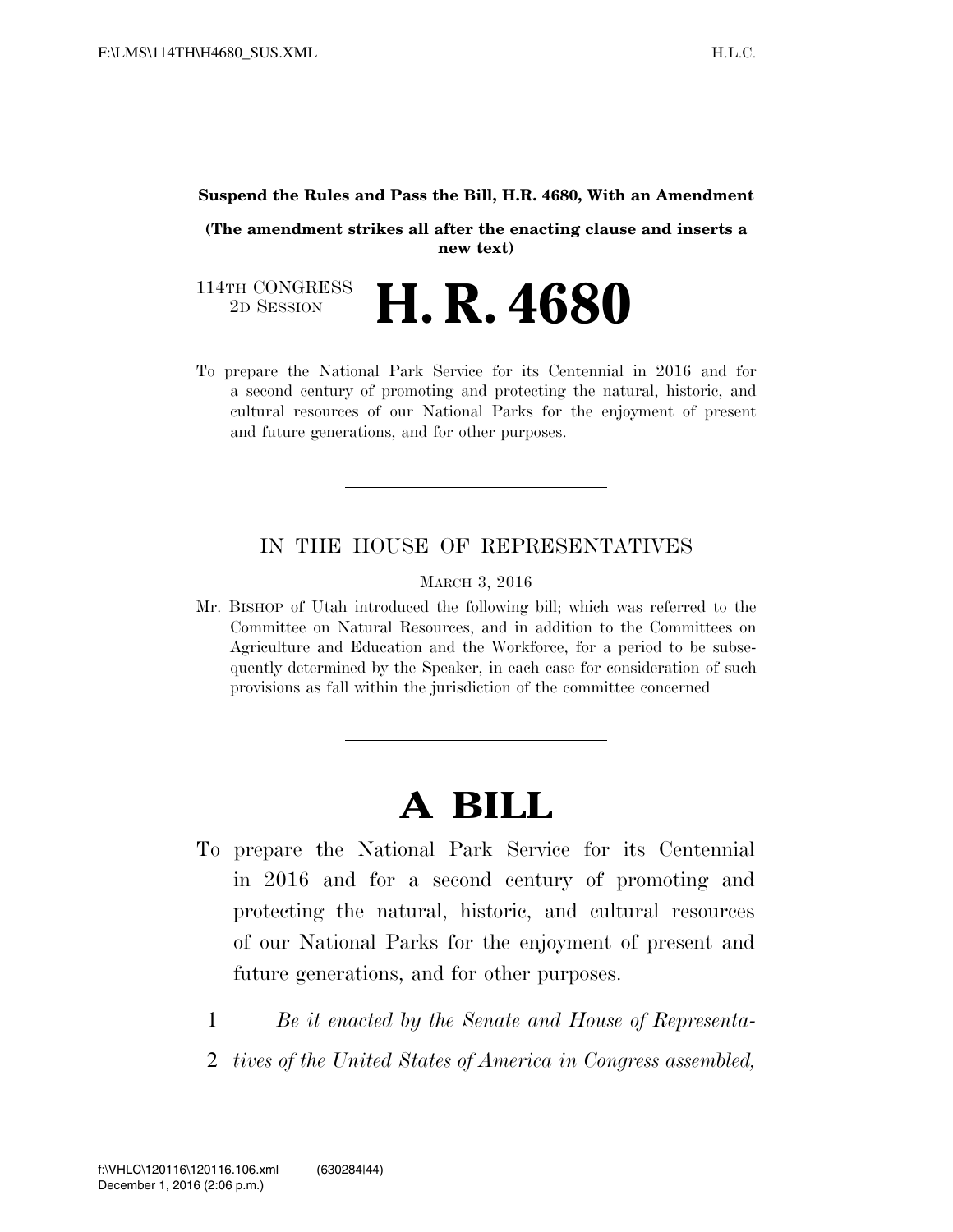#### 1 **SECTION 1. SHORT TITLE; TABLE OF CONTENTS.**

- 2 (a) SHORT TITLE.—This Act may be cited as the
- 3 ''National Park Service Centennial Act''.
- 4 (b) TABLE OF CONTENTS.—The table of contents of
- 5 this Act is as follows:
	- Sec. 1. Short title; table of contents. Sec. 2. Definitions.

#### TITLE I—NATIONAL PARK CENTENNIAL CHALLENGE FUND

- Sec. 101. National Park Centennial Challenge Fund.
- Sec. 102. Comparable pass cost for seniors.

#### TITLE II—NATIONAL PARK FOUNDATION ENDOWMENT

- Sec. 201. Short title.
- Sec. 202. Second Century Endowment for the National Park Service.

#### TITLE III—NATIONAL PARK NEXT GENERATION STEWARDS

- Sec. 301. National Park Service interpretation and education.
- Sec. 302. Public Land Corps amendments.
- Sec. 303. Volunteers in the parks.

#### TITLE IV—NATIONAL PARK FOUNDATION AUTHORITIES

Sec. 401. Board of directors.

Sec. 402. Authorization of appropriations; use of funds.

#### TITLE V—MISCELLANEOUS

- Sec. 501. National Historic Preservation Act.
- Sec. 502. Award of concession contracts.

#### TITLE VI—TECHNICAL CORRECTIONS TO NATIONAL PARK AND PROGRAM LAWS

Sec. 601. Technical corrections to national park and program laws.

#### TITLE VII—VISITOR EXPERIENCE IMPROVEMENTS AUTHORITY

Sec. 701. Visitor experience improvements authority.

#### TITLE VIII—NATIONAL HISTORIC PRESERVATION AMENDMENTS ACT

Sec. 801. Short title. Sec. 802. Reauthorization of the Historic Preservation Fund.

## 6 **SEC. 2. DEFINITIONS.**

7 In this Act: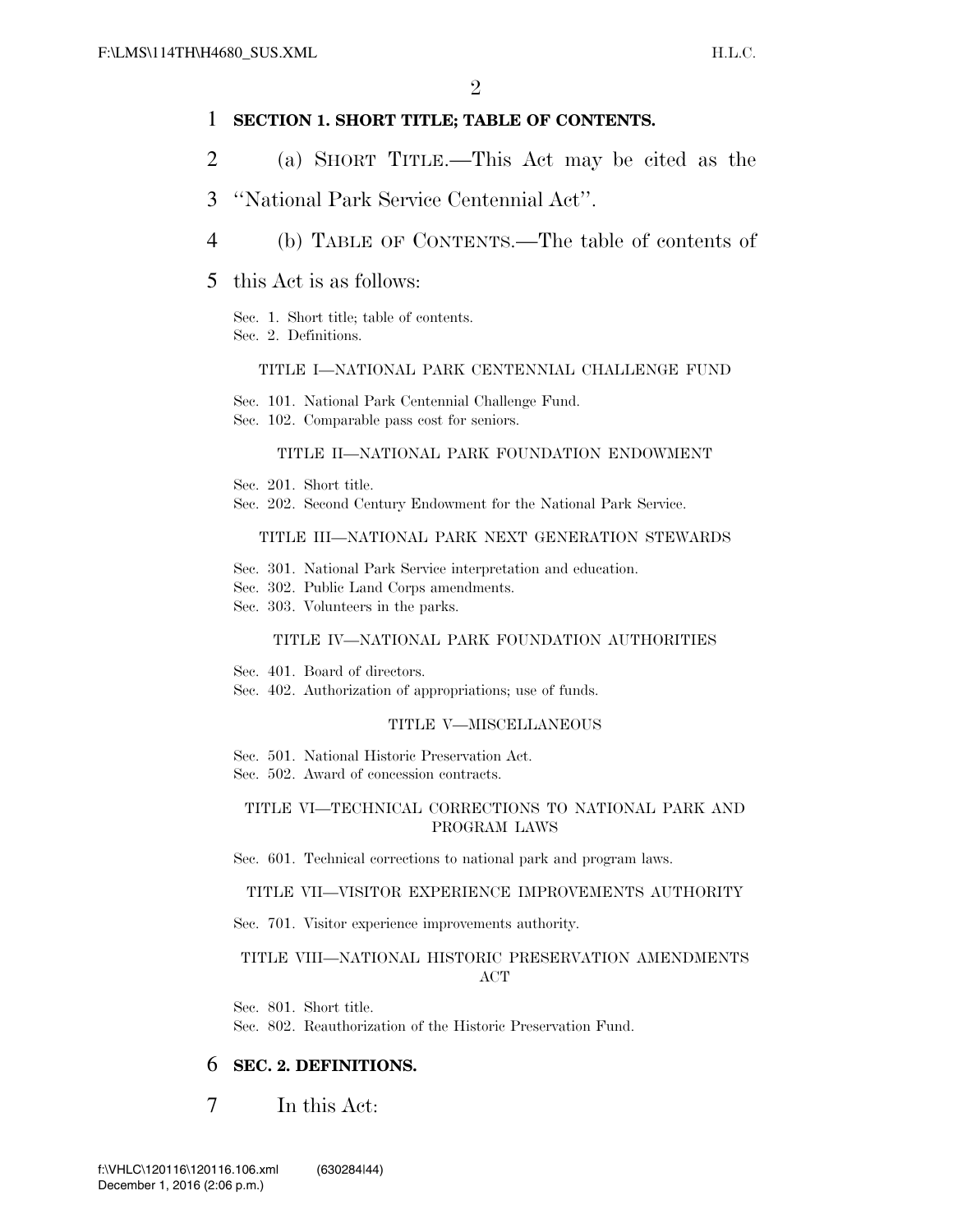| $\mathbf{1}$   | (1) CHALLENGE FUND.—The term "Challenge                |
|----------------|--------------------------------------------------------|
| $\overline{2}$ | Fund" means the National Park Centennial Chal-         |
| 3              | lenge Fund established in title I.                     |
| $\overline{4}$ | (2) DIRECTOR.—The term "Director" means                |
| 5              | the Director of the National Park Service.             |
| 6              | (3) ENDOWMENT.—The term "Endowment"                    |
| 7              | means the Second Century Endowment for the Na-         |
| 8              | tional Park Service established by title II.           |
| 9              | (4) SECRETARY.—The term "Secretary" means              |
| 10             | the Secretary of the Interior.                         |
| 11             | (5) SIGNATURE PROJECT OR PROGRAM.—The                  |
| 12             | term "signature project or program" means any          |
| 13             | project or program identified by the Secretary as      |
| 14             | one that will help prepare the national parks for an-  |
| 15             | other century of conservation, preservation, and vis-  |
| 16             | itor enjoyment.                                        |
| 17             | <b>TITLE I-NATIONAL PARK</b>                           |
| 18             | <b>CENTENNIAL CHALLENGE FUND</b>                       |
| 19             | SEC. 101. NATIONAL PARK CENTENNIAL CHALLENGE FUND.     |
| 20             | (a) IN GENERAL.—Title 54, United States Code, is       |
| 21             | amended by inserting after chapter 1033 the following: |
| 22             | "CHAPTER 1035-NATIONAL PARK                            |
| 23             | <b>CENTENNIAL CHALLENGE FUND</b>                       |
|                | "103501. Establishment.                                |

''103502. Signature projects and programs.

''103503. Summary to Congress.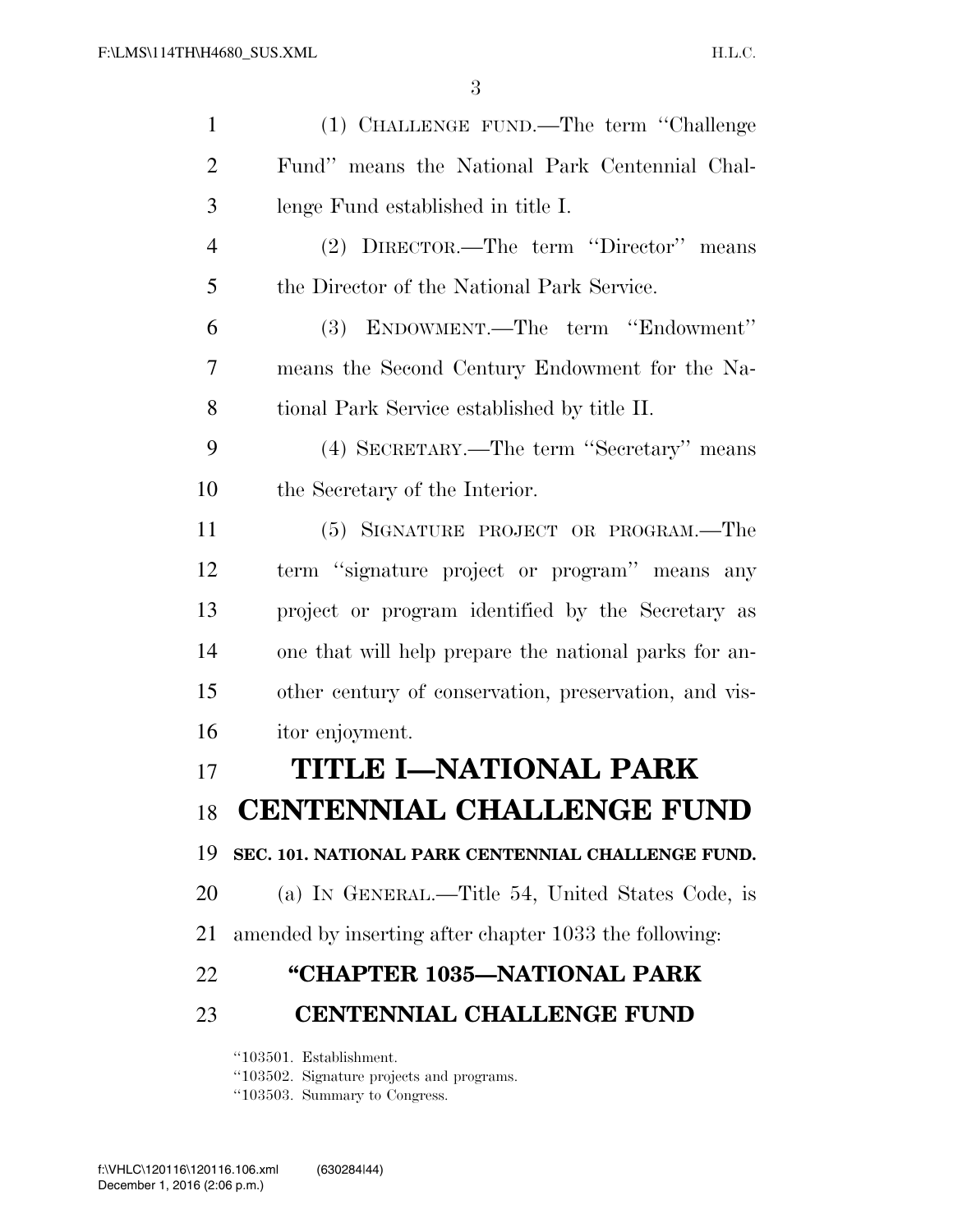#### **''§ 103501. Establishment**

 ''(a) IN GENERAL.—There is established in the Treasury an account to be known as the National Park Centennial Challenge Fund.

 ''(b) DEPOSITS.—All amounts received by the United States each fiscal year from sales by the National Park Service of National Parks and Federal Recreational Lands Passes under section 805(b)(1) of the Federal Lands Recreation Enhancement Act that are in excess of \$10,000,000 shall be deposited into the National Park Centennial Challenge Fund as offsetting collections and shall remain available to the Secretary until expended.

13 "(c) USE OF FUNDS.—Funds collected and deposited into the National Park Centennial Challenge Fund—

- 15 "(1) shall be used for projects or programs ap- proved by the Secretary to further the mission of the Service and to enhance the visitor experience in Sys-tem units;
- 19  $\frac{1}{2}$  may not be used to acquire lands or inter-est in lands; and
- 21 ''(3) may only be used if matched, on at least a 1-to-1 basis, by non-Federal donations (including funds and fairly valued durable goods and materials) to the Service for signature projects or programs.

25 "(d) LIMITATION ON SOURCE OF FUNDS FOR MATCHING.—Amounts derived from the Second Century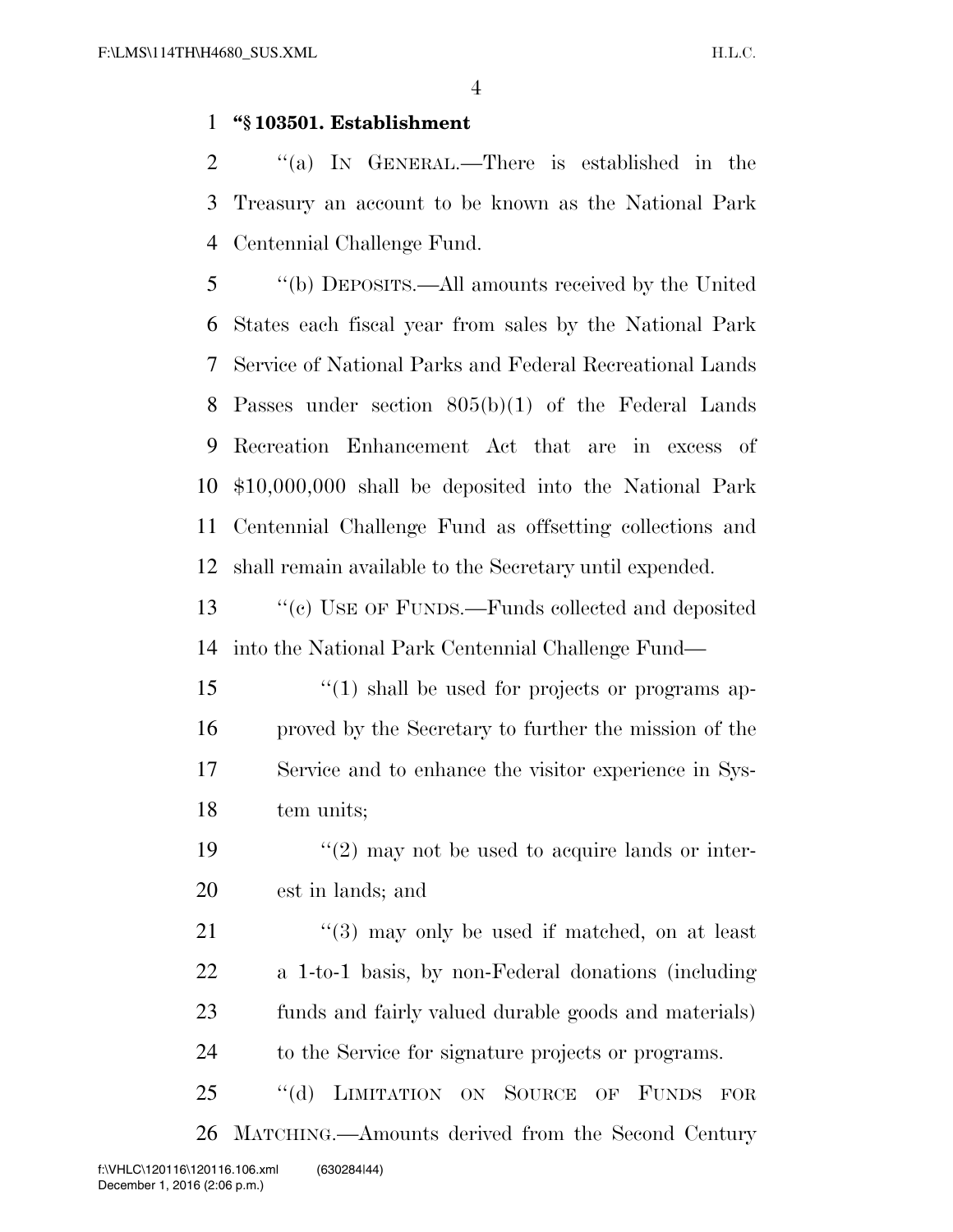Endowment for the National Park Service shall not be treated as non-Federal donations for purposes of sub-3 section  $(c)(3)$ .

### **''§ 103502. Signature projects and programs**

''(a) LIST.—The Secretary shall—

 ''(1) develop a list of signature projects and programs eligible for funding from the National Park Centennial Challenge Fund;

 $(2)$  submit the list developed pursuant to para- graph (1) to the Committees on Appropriations and Energy and Natural Resources in the United States Senate, and to the Committees on Appropriations and Natural Resources in the House of Representa-tives; and

 ''(3) prioritize deferred maintenance projects, physical improvements to visitor services facilities and trail maintenance.

 ''(b) UPDATES.—The Secretary may, from time to time, as the Secretary finds appropriate, add any signa- ture project or program to the list and provide notice of such addition as required by subsection (a).

## **''§ 103503. Summary to Congress**

 ''The Secretary shall provide with the submission of the President's annual budget a summary of the status and funding of signature projects and programs.''.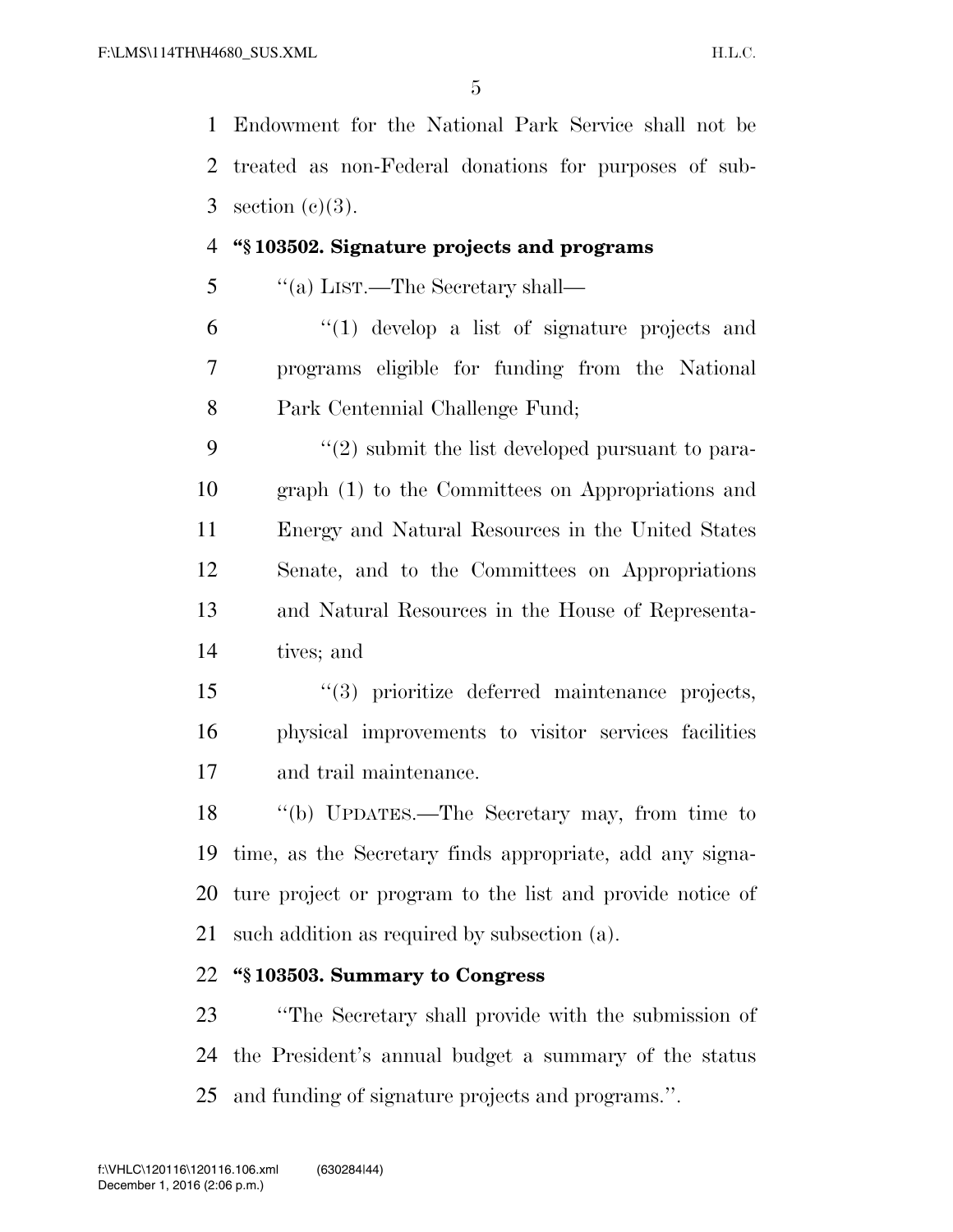| 1  | (b) CONFORMING AMENDMENT.—The table of sec-                  |
|----|--------------------------------------------------------------|
| 2  | tions of title 54, United States Code, is amended by insert- |
| 3  | ing after chapter 1033 the following:                        |
|    | "1035. National Park Centennial Challenge Fund 103501".      |
| 4  | SEC. 102. COMPARABLE PASS COST FOR SENIORS.                  |
| 5  | The Federal Lands Recreation Enhancement Act (16)            |
| 6  | U.S.C. 6801, Public Law 108–447, division J, title VIII)     |
| 7  | is amended in section $805(b)(1)$ —                          |
| 8  | (1) by striking "The Secretary" and inserting:               |
| 9  | "(A) The Secretary";                                         |
| 10 | $(2)$ by striking ", at a cost of \$10.00,";                 |
| 11 | (3) by striking "shall be valid for the lifetime             |
| 12 | of the pass holder." and inserting the following:            |
| 13 | "shall be available—                                         |
| 14 | "(i) for a period of $12$ months from                        |
| 15 | the date of the issuance, at a cost of $$20;$                |
| 16 | and                                                          |
| 17 | $\lq\lq$ (ii) for the lifetime of the passholder,            |
| 18 | at a cost equal to the cost of the National                  |
| 19 | Parks and Federal Recreational Lands                         |
| 20 | Pass purchased under subsection (a).";                       |
| 21 | and                                                          |
| 22 | (4) by adding at the end the following:                      |
| 23 | "(B) The Secretary shall issue a pass                        |
| 24 | under subparagraph $(A)(ii)$ , for no additional             |
| 25 | cost, to any individual who provides evidence,               |
|    |                                                              |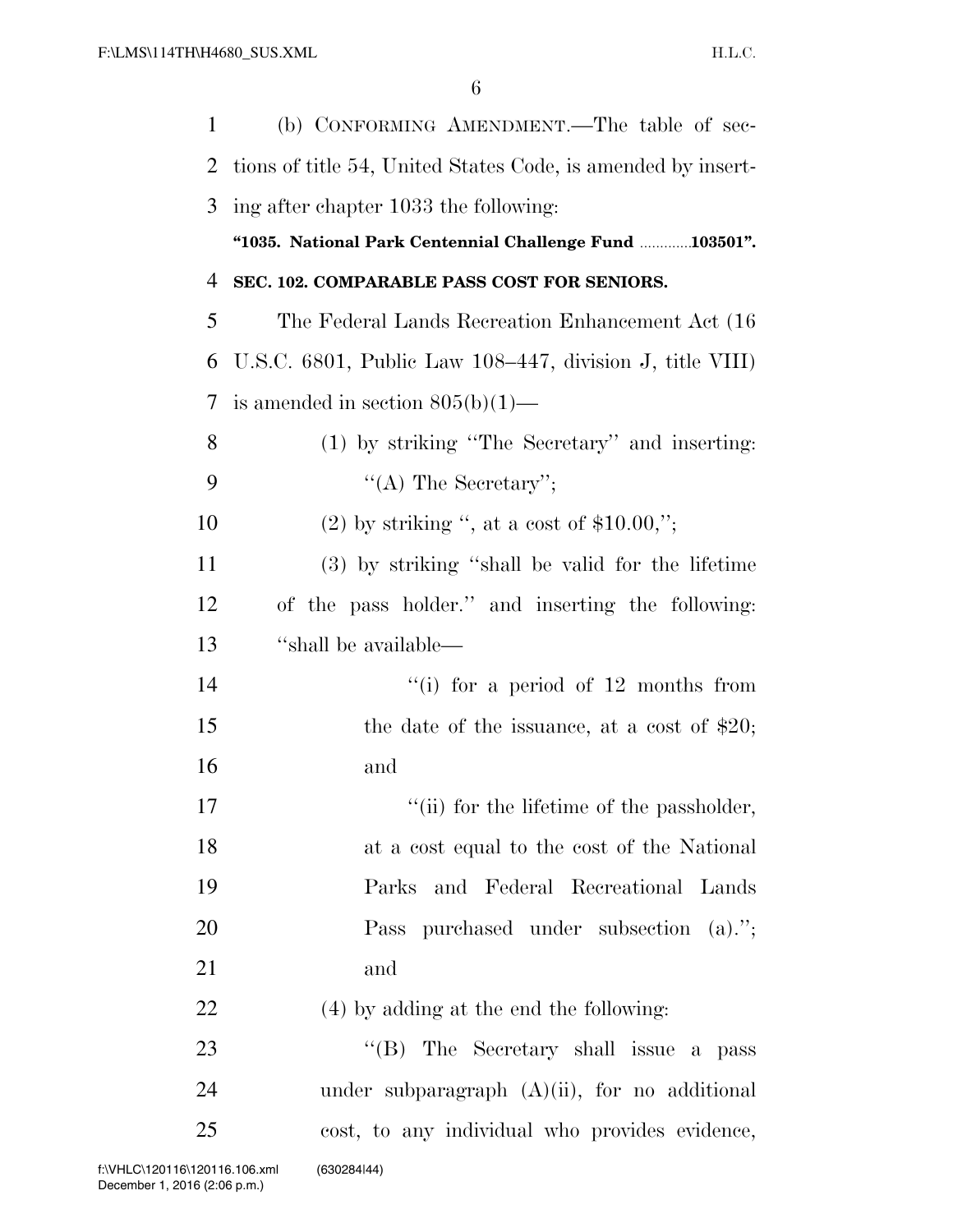under policies and guidelines determined by the Secretary, that the individual has purchased a pass under subparagraph (A)(i) for each of the 4 years prior to being issued a pass under this subparagraph.''. **TITLE II—NATIONAL PARK FOUNDATION ENDOWMENT SEC. 201. SHORT TITLE.**  This title may be cited as the ''National Park Foun- dation Endowment Act''. **SEC. 202. SECOND CENTURY ENDOWMENT FOR THE NA- TIONAL PARK SERVICE.**  (a) SECOND CENTURY ENDOWMENT.—Chapter 1011

 of title 54, United States Code, is amended by inserting at the end the following:

 **''§ 101121. Second Century Endowment for the Na-tional Park Service** 

 ''(a) SECOND CENTURY ENDOWMENT.—To further the mission of the Service, the National Park Foundation shall establish a special account to be known as the 'Sec- ond Century Endowment for the National Park Service'. 22 "(1) FUNDS FOR THE ENDOWMENT.—The fol-lowing shall apply to the Endowment:

24 "(A) From amounts received by the United States each fiscal year from sales by the Na-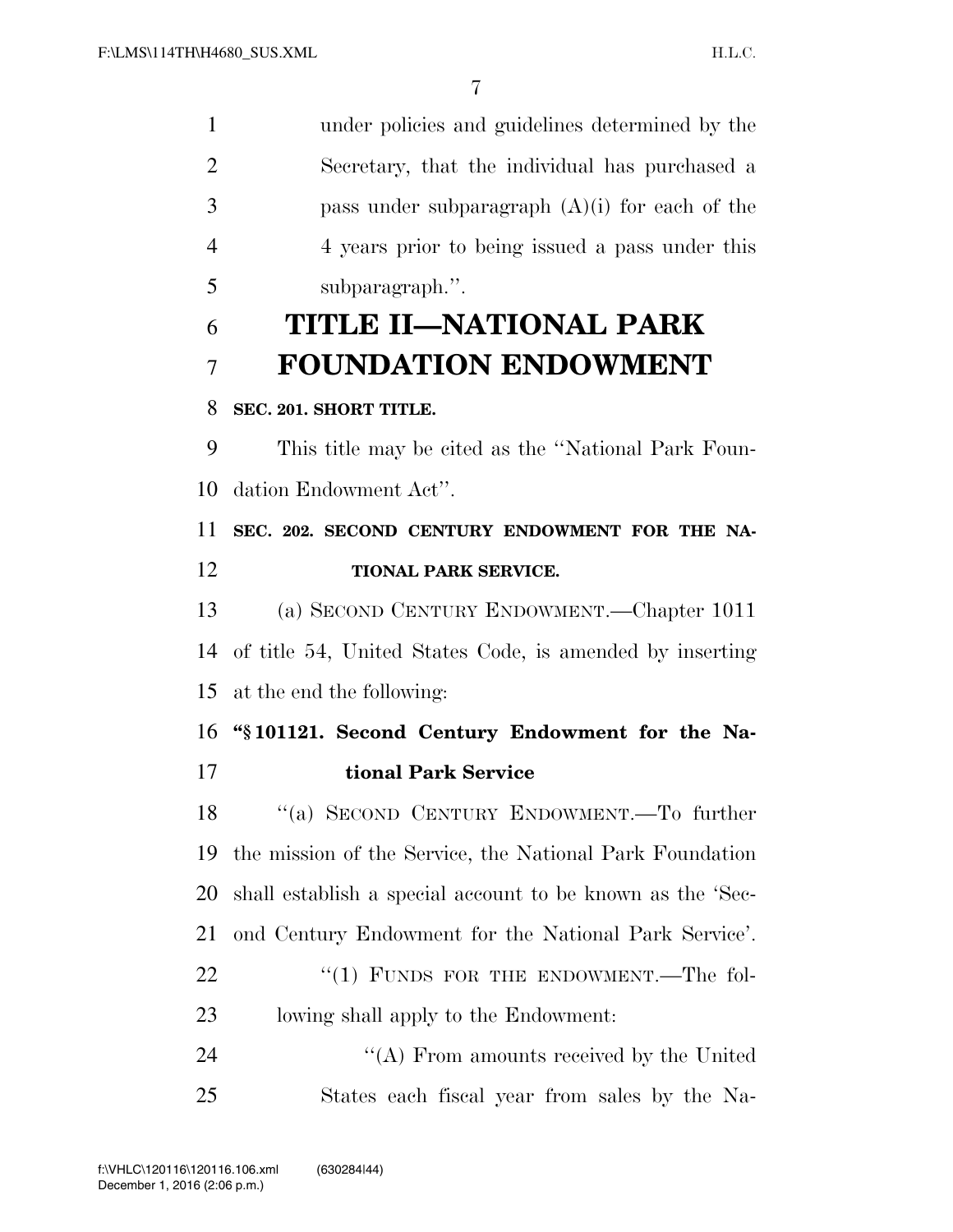| $\mathbf{1}$   | tional Park Service of Federal Recreational       |
|----------------|---------------------------------------------------|
| $\overline{2}$ | Lands Passes under section $805(b)(1)$ of the     |
| 3              | Federal Lands Recreational Enhancement Act,       |
| $\overline{4}$ | $$10,000,000$ shall be deposited into the Endow-  |
| 5              | ment.                                             |
| 6              | "(B) In addition to deposits otherwise au-        |
| 7              | thorized, the Endowment shall consist of any      |
| 8              | gifts, devises, or bequests that are provided to  |
| 9              | the National Park Foundation for such pur-        |
| 10             | pose.                                             |
| 11             | "(C) The National Park Foundation shall           |
| 12             | deposit any funds received for the Endowment      |
| 13             | in a federally insured interest-bearing account   |
| 14             | or may invest funds in appropriate security ob-   |
| 15             | ligations, as directed by the Board of Directors. |
| 16             | "(D) Any accrued interest or dividends            |
| 17             | earned on funds received for the Endowment        |
| 18             | shall be added to the principal and form a part   |
| 19             | of the Endowment.                                 |
| 20             | $``(2)$ USE OF FUNDS.—                            |
| 21             | "(A) Except as provided in subparagraph           |
| 22             | (B), funds in the Endowment shall be available    |
| 23             | to the National Park Foundation as offsetting     |
| 24             | collections for projects and activities approved  |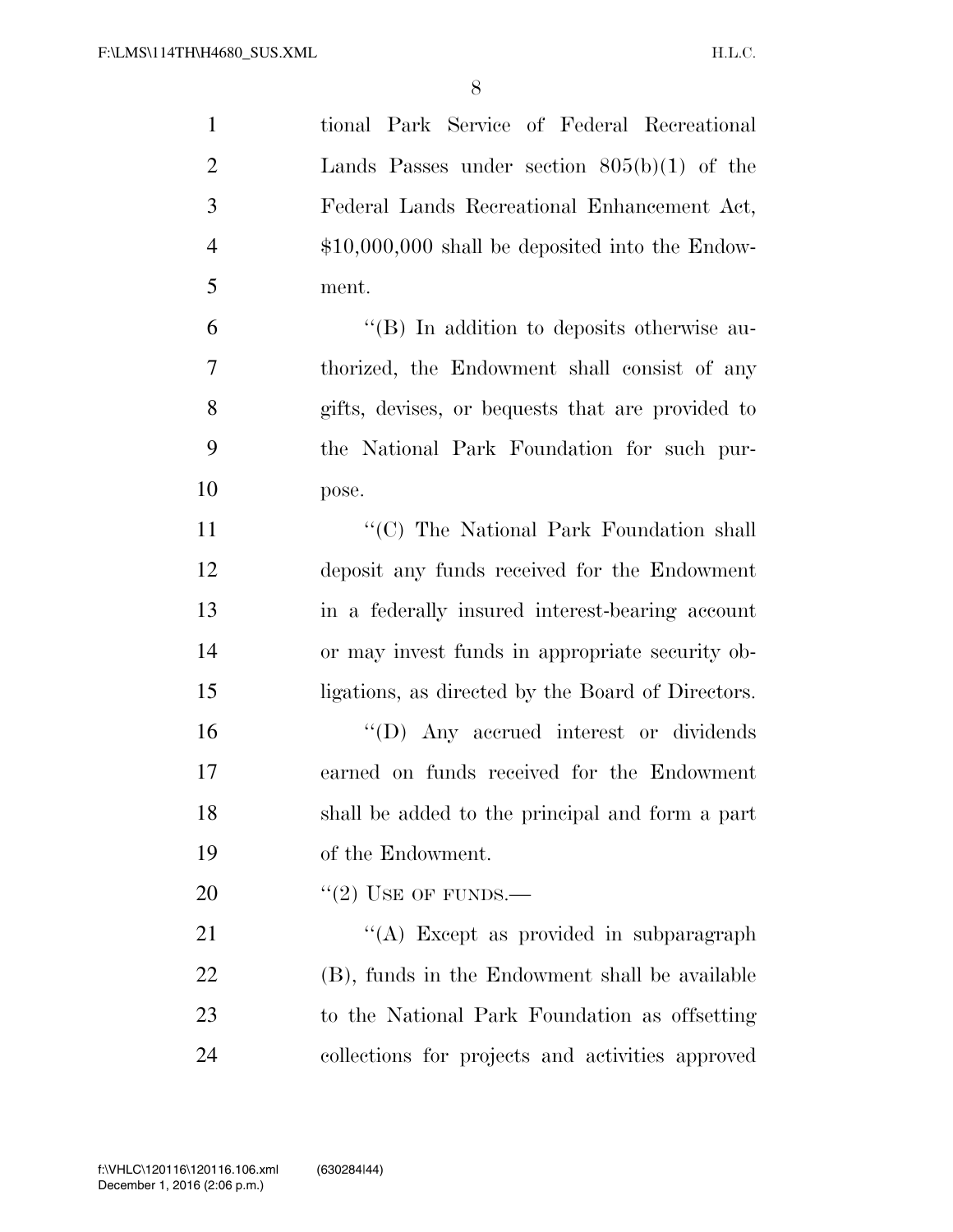by the Secretary that further the mission and purposes of the Service.

3 ''(B) Gifts, devises, or bequests in the en- dowment under paragraph (1)(A), and any ac- crued interest or dividends earned thereon, shall be available to the National Park Foundation for projects and activities approved by the Sec- retary that further the mission and purposes of the Service.

 ''(C) In administering the Endowment each fiscal year, the National Park Foundation shall be guided by the District of Columbia Uniform Prudent Management of Institutional Funds Act of 2007 (D.C. Code § 44–1631 et seq.), including section 44–1633 on expendi-tures.

 $\text{``(D)}$  No Federal funds received for the Endowment may be used by the National Park Foundation for administrative expenses of the Foundation, including for salaries, travel and 21 transportation expenses, and other overhead ex-penses.

23 "(b) SUMMARY.—Beginning 2 years after the date of the enactment of this section, the National Park Founda-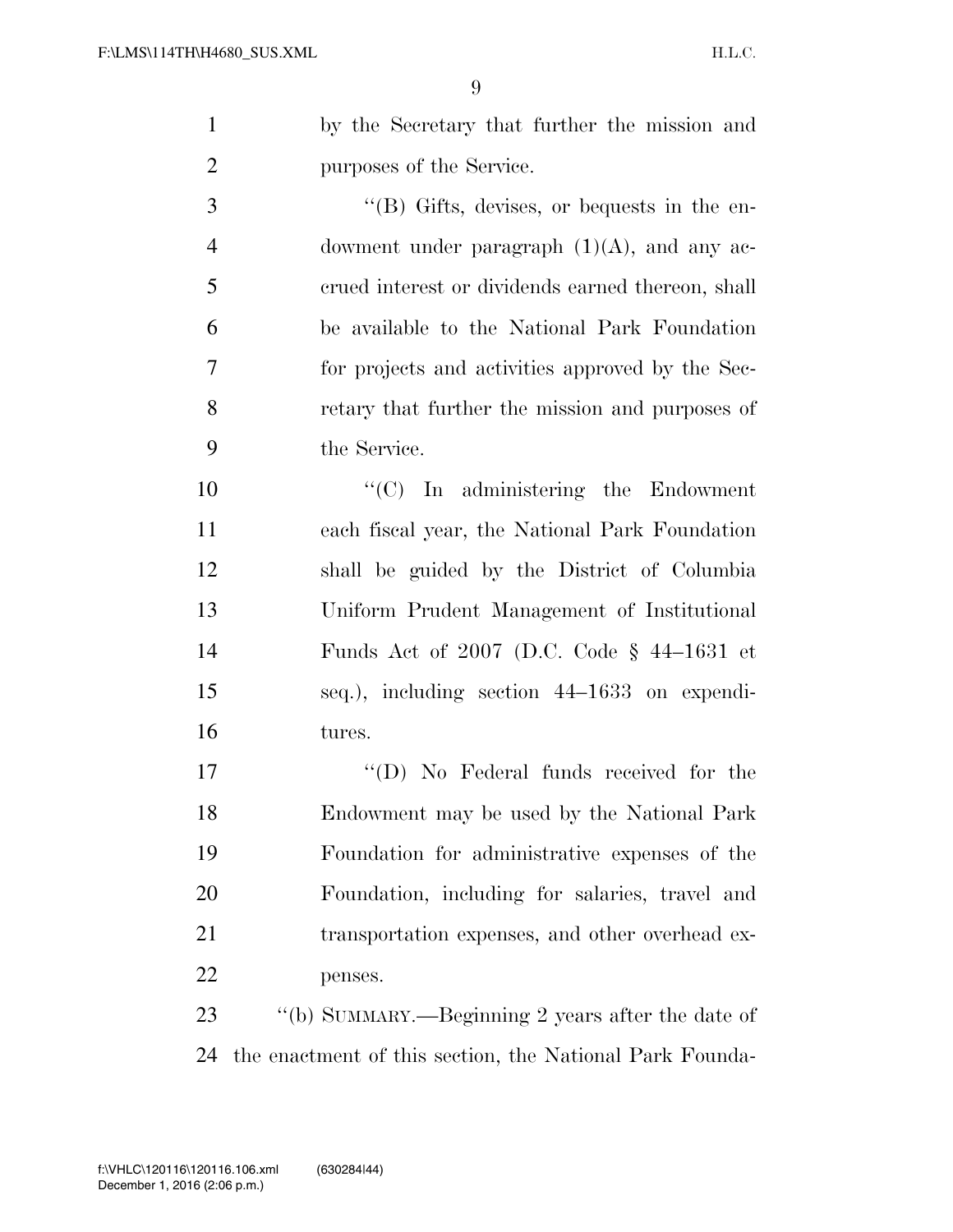| 1              | tion shall include with its annual report a summary of the                                                                                                                                                                                       |
|----------------|--------------------------------------------------------------------------------------------------------------------------------------------------------------------------------------------------------------------------------------------------|
| 2              | status of the Endowment. The summary shall include—                                                                                                                                                                                              |
| 3              | $f(1)$ a statement of the amounts deposited in                                                                                                                                                                                                   |
| $\overline{4}$ | the Endowment during the fiscal year;                                                                                                                                                                                                            |
| 5              | $f'(2)$ the amount of the balance remaining in                                                                                                                                                                                                   |
| 6              | the Endowment at the end of the fiscal year; and                                                                                                                                                                                                 |
| 7              | $\cdot\cdot$ (3) a description of the sums and purposes of                                                                                                                                                                                       |
| 8              | the expenditures made from the Endowment for the                                                                                                                                                                                                 |
| 9              | fiscal year.".                                                                                                                                                                                                                                   |
| 10             | (b) CONFORMING AMENDMENT.—The table of sec-                                                                                                                                                                                                      |
| 11             | tions for chapter 1011 of title 54, United States Code,                                                                                                                                                                                          |
| 12             | is amended by inserting at the end the following:                                                                                                                                                                                                |
|                | "101121. Second Century Endowment for the National Park Service.".                                                                                                                                                                               |
| 13             | TITLE III-NATIONAL PARK                                                                                                                                                                                                                          |
| 14             | <b>NEXT GENERATION STEWARDS</b>                                                                                                                                                                                                                  |
| 15             | SEC. 301. NATIONAL PARK SERVICE INTERPRETATION AND                                                                                                                                                                                               |
| 16             | EDUCATION.                                                                                                                                                                                                                                       |
| 17             | (a) IN GENERAL.—Title 54, United States Code, is                                                                                                                                                                                                 |
| 18             | amended by inserting after chapter 1007 the following:                                                                                                                                                                                           |
| 19             | "CHAPTER 1008-EDUCATION AND                                                                                                                                                                                                                      |
| 20             | <b>INTERPRETATION</b>                                                                                                                                                                                                                            |
|                | "100801. Definitions.<br>"100802. Interpretation and education authority.<br>"100803. Interpretation and education evaluation and quality improvement.<br>"100804. Improved use of partners and volunteers in interpretation and edu-<br>cation. |

## 21 **''§ 100801. Definitions**

22 ''As used in this chapter: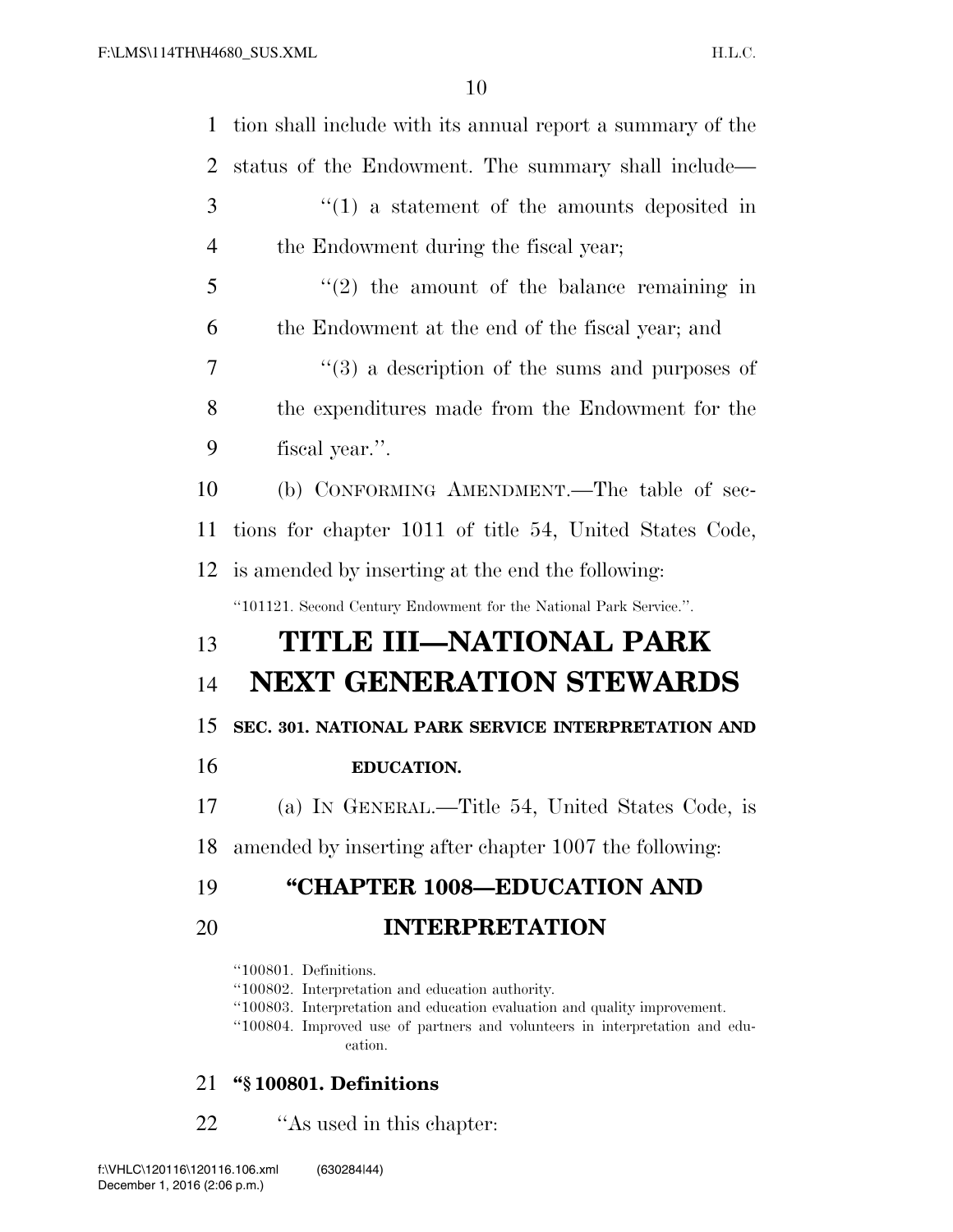| $\mathbf{1}$   | "(1) INTERPRETATION.—The term 'interpreta-               |
|----------------|----------------------------------------------------------|
| $\overline{2}$ | $\text{tion}'$                                           |
| 3              | $\lq\lq$ means providing opportunities for               |
| $\overline{4}$ | people to form intellectual and emotional con-           |
| 5              | nections to gain awareness, appreciation, and            |
| 6              | understanding of the resources of the System;            |
| 7              | and                                                      |
| 8              | $\lq\lq$ (B) may refer to the professional career        |
| 9              | field of Service employees, volunteers, and part-        |
| 10             | ners who interpret the resources of the System.          |
| 11             | "(2) EDUCATION.—The term 'education' means               |
| 12             | enhancing public awareness, understanding, and ap-       |
| 13             | preciation of the resources of the System through        |
| 14             | learner-centered, place-based materials, programs,       |
| 15             | and activities that achieve specific learning objectives |
| 16             | as identified in a curriculum.                           |
| 17             | "(3) RELATED AREAS.—The term 'related                    |
| 18             | areas' means—                                            |
| 19             | "(A) national wild and scenic rivers and                 |
| 20             | national trails;                                         |
| 21             | $\lq$ (B) national heritage areas; and                   |
| 22             | "(C) affiliated areas administered in con-               |
| 23             | nection with the System.                                 |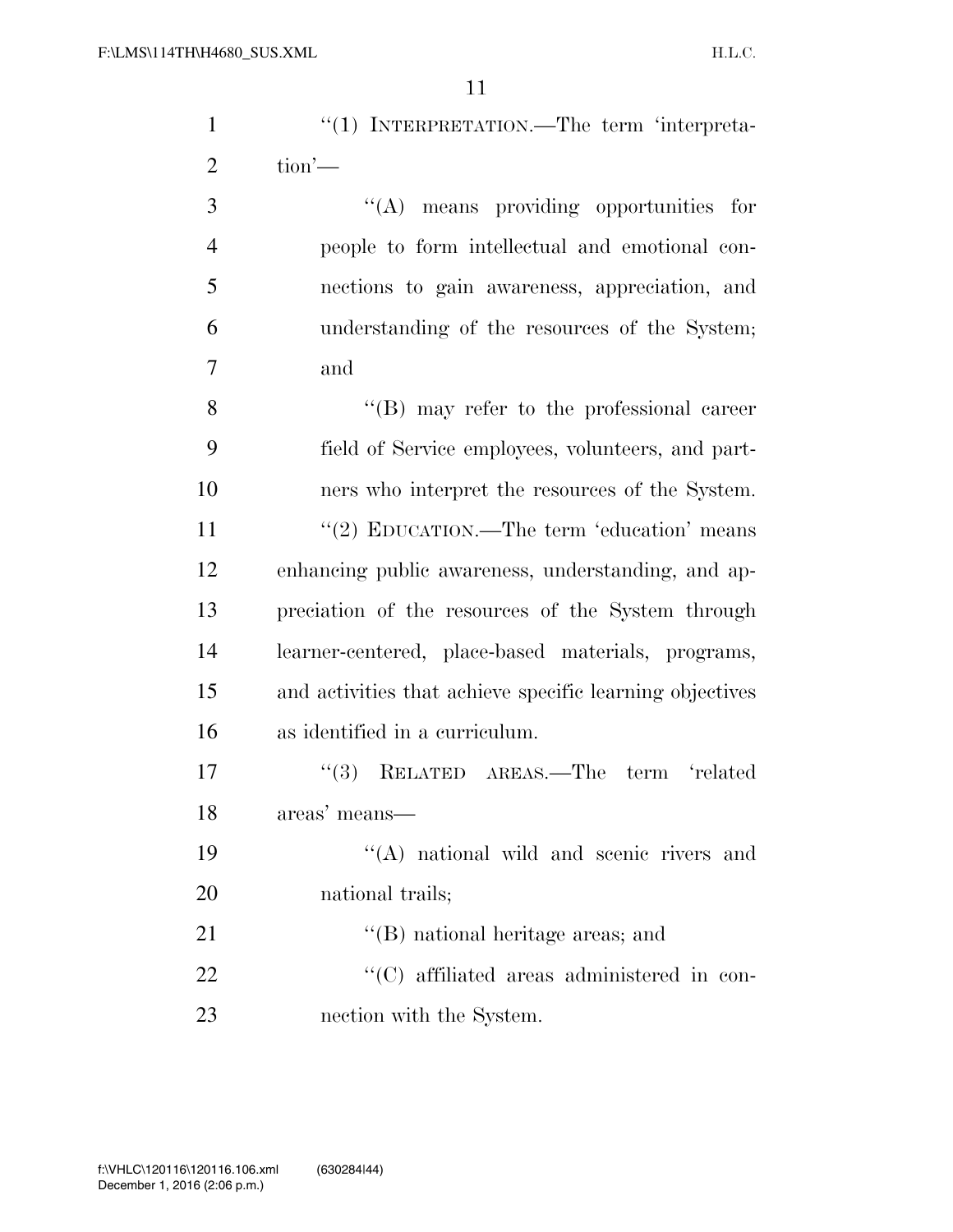## **''§ 100802. Interpretation and education authority**

 ''The Secretary shall ensure that management of Sys- tem units and related areas is enhanced by the availability and use of a broad program of the highest quality inter-pretation and education.

## **''§ 100803. Interpretation and education evaluation and quality improvement**

 ''The Secretary may undertake a program of regular evaluation of interpretation and education programs to en-sure that they—

11  $\frac{u(1)}{1}$  adjust to how people learn and engage with the natural world and shared heritage as em-bodied in the System;

14  $\frac{1}{2}$  reflect different cultural backgrounds, ages, education, gender, abilities, ethnicity, and needs;

17  $\frac{1}{3}$  demonstrate innovative approaches to management and appropriately incorporate emerging learning and communications technology; and

20  $\frac{u}{4}$  reflect current scientific and academic re-search, content, methods, and audience analysis.

 **''§ 100804. Improved use of partners and volunteers in interpretation and education** 

''The Secretary may—

  $(1)$  coordinate with park partners and volun-teers in the delivery of quality programs and services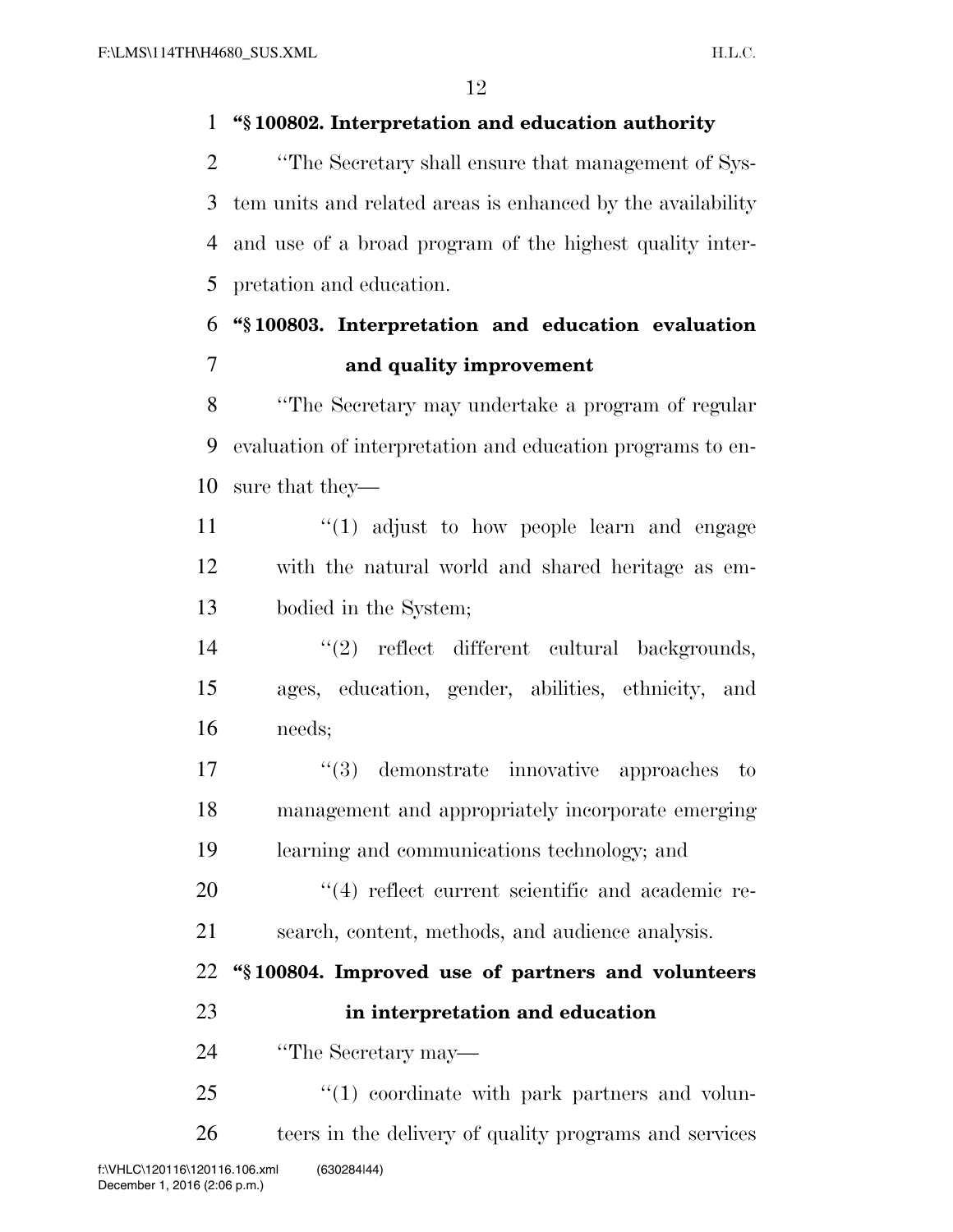| $\mathbf{1}$   | to supplement those provided by the Service as part         |
|----------------|-------------------------------------------------------------|
| $\overline{2}$ | of a park's Long Range Interpretive Plan;                   |
| 3              | $f'(2)$ support interpretive partners by providing          |
| $\overline{4}$ | opportunities to participate in interpretive training;      |
| 5              | and                                                         |
| 6              | "(3) collaborate with other Federal and non-                |
| 7              | Federal public or private agencies, organizations, or       |
| 8              | institutions for the purposes of developing, pro-           |
| 9              | moting, and making available educational opportuni-         |
| 10             | ties related to resources of the System and pro-            |
| 11             | grams.".                                                    |
| 12             | (b) CONFORMING AMENDMENT.—The table of chap-                |
| 13             | ters at the beginning of title 54, United States Code, is   |
| 14             | amended by inserting after the item relating to chapter     |
| 15             | 1007 the following new item:                                |
|                |                                                             |
| 16             | SEC. 302. PUBLIC LAND CORPS AMENDMENTS.                     |
| 17             | The Public Lands Corps Act of 1993 (Public Law              |
| 18             | 91–378, as amended; 16 U.S.C. 1721 et seq.) is amend-       |
| 19             | $ed$ —                                                      |
| 20             | (1) in section $203(10)(A)$ (16 U.S.C.                      |
| 21             | $1722(10)(A)$ , by striking "25" and inserting "30";        |
| 22             | $(2)$ in section 204(b) $(16 \text{ U.S.C. } 1723(b))$ , by |
| 23             | striking " $25$ " and inserting " $30$ "; and               |
| 24             | (3) in section 207(c)(2) (16 U.S.C. 1726(c)(2)),            |
| 25             | by striking "120 days" and inserting "2 years".             |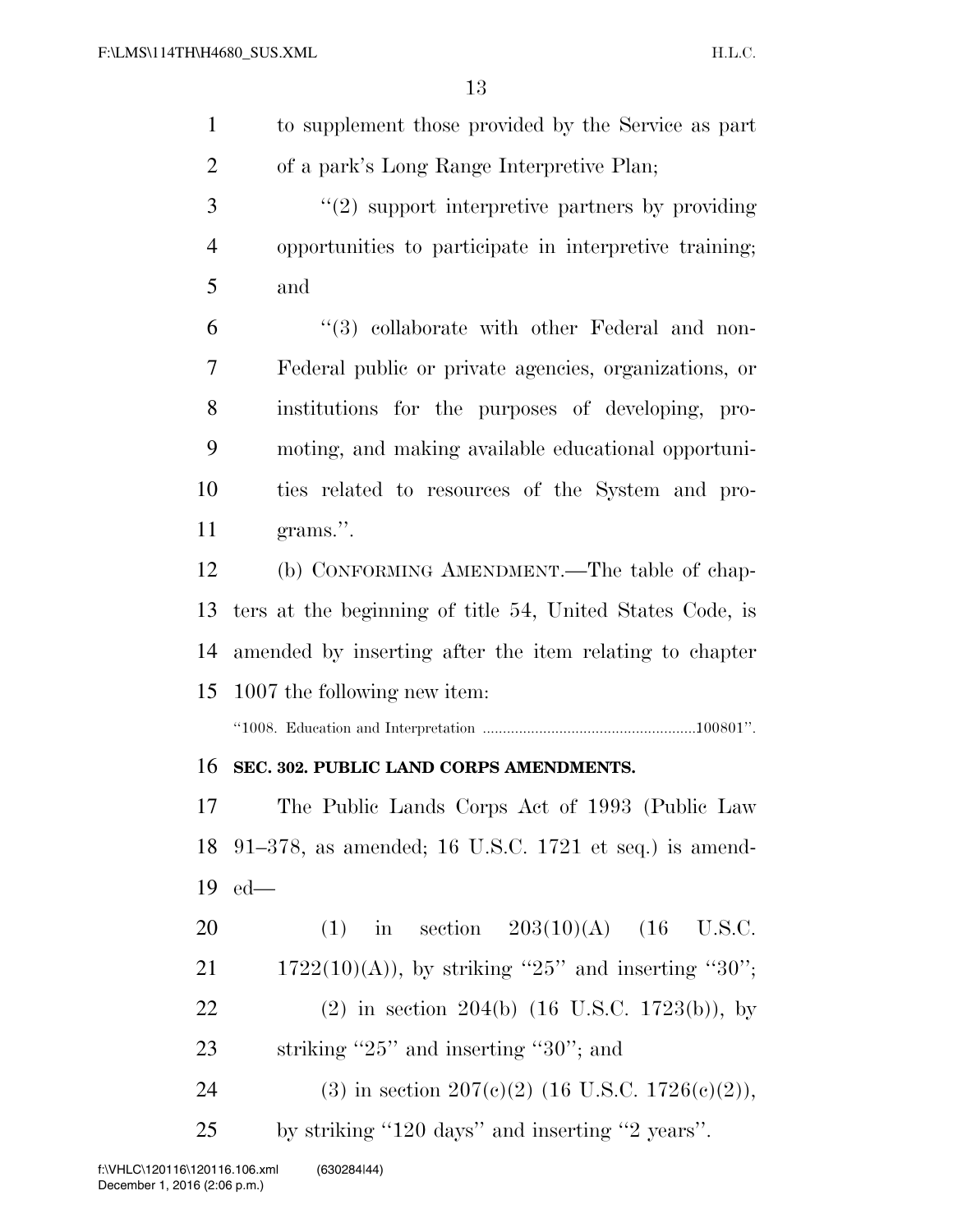### **SEC. 303. VOLUNTEERS IN THE PARKS.**

 Subject to the availability of appropriations, section 102301(d) of title 54, United States Code, is amended by striking ''not more than \$7,000,000'' and inserting ''not more than \$9,000,000''.

## **TITLE IV—NATIONAL PARK FOUNDATION AUTHORITIES**

### **SEC. 401. BOARD OF DIRECTORS.**

 Chapter 1011 of title 54, United States Code, is amended—

- (1) in section 101112—
- (A) by amending subsection (a) to read as follows:

 ''(a) MEMBERSHIP.—The National Park Foundation shall consist of a Board having as members no fewer than 6 private citizens of the United States appointed by the Secretary. The Secretary and the Director shall be non-voting members of the Board, ex officio.''; and

 (B) by amending subsection (c) to read as follows:

21 "'(c) CHAIRMAN.—The Chairman shall be elected by the Board from its members for a two-year term.''; and

23 (2) in section  $101113(a)$ —

 (A) by redesignating paragraph (2) as paragraph (3); and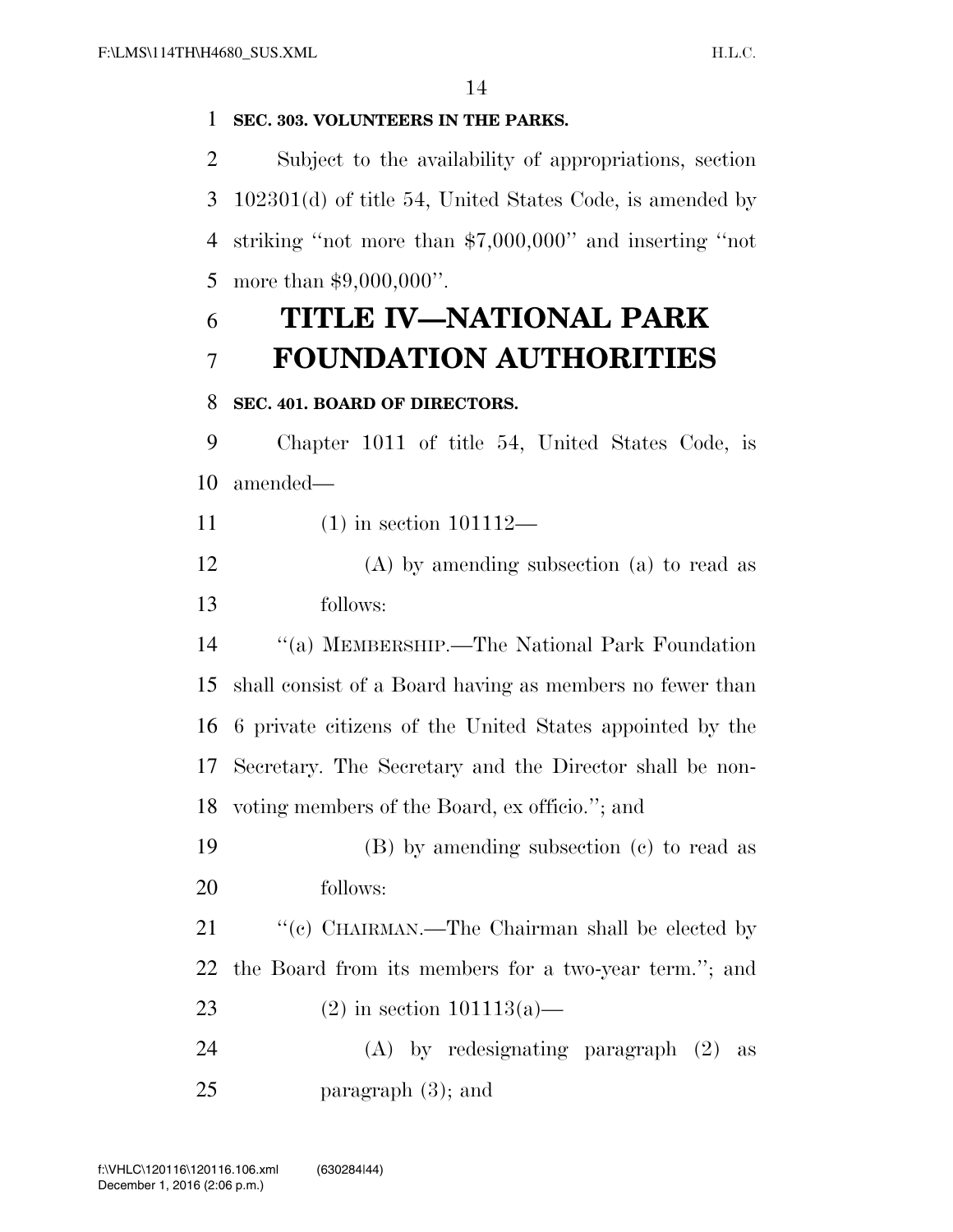| $\mathbf{1}$   | $(B)$ by inserting after paragraph $(1)$ the               |
|----------------|------------------------------------------------------------|
| $\overline{2}$ | following:                                                 |
| 3              | "(2) COORDINATION WITH SERVICE.—Activities                 |
| $\overline{4}$ | of the National Park Foundation under paragraph            |
| 5              | (1) shall be undertaken after consultation with the        |
| 6              | Director to ensure that those activities are con-          |
| 7              | sistent with the programs and policies of the Serv-        |
| 8              | ice.".                                                     |
| 9              | SEC. 402. AUTHORIZATION OF APPROPRIATIONS; USE OF          |
| 10             | <b>FUNDS.</b>                                              |
| 11             | (a) AUTHORIZATION OF APPROPRIATIONS; USE OF                |
|                | 12 FUNDS.—Chapter 1011 of title 54, United States Code,    |
| 13             | is further amended by adding after section 101121 the      |
| 14             | following:                                                 |
| 15             | "§101122. Authorization of appropriations; use of          |
| 16             | funds                                                      |
| 17             | "(a) AUTHORIZATION OF APPROPRIATIONS.—There                |
| 18             | are authorized to be appropriated to carry out this sub-   |
| 19             | chapter $$5,000,000$ for each of fiscal years 2017 through |
| 20             | 2023.                                                      |
| 21             | "(b) USE OF FUNDS.—Funds made available under              |
| <u>22</u>      | subsection $(a)$ —                                         |
| 23             | $\lq(1)$ may be advanced each fiscal year to the           |
| 24             | National Park Foundation in a lump sum without             |
| 25             | regard to when expenses are incurred;                      |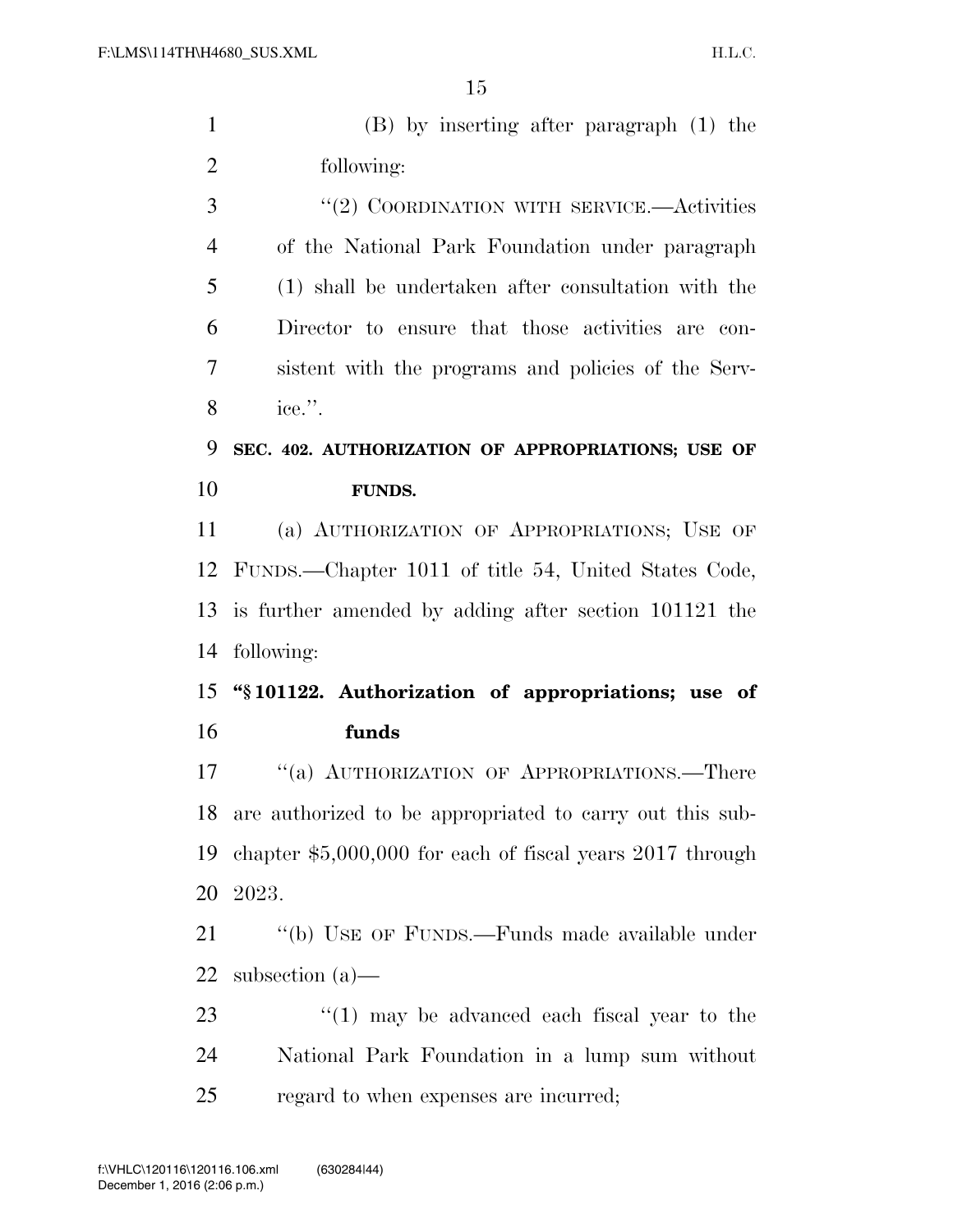| $\mathbf{1}$   | $(2)$ shall be provided to the National Park                        |
|----------------|---------------------------------------------------------------------|
| $\overline{2}$ | Foundation for use to match contributions (whether                  |
| 3              | in currency, services, or property) made to the                     |
| $\overline{4}$ | Foundation;                                                         |
| 5              | "(3) may not be used by the National Park                           |
| 6              | Foundation for administrative expenses of the Foun-                 |
| 7              | dation, including for salaries, travel and transpor-                |
| 8              | tation expenses, and other overhead expenses; and                   |
| 9              | $\cdot$ (4) may not be deposited by the National Park               |
| 10             | Foundation into any fund that will be invested or                   |
| 11             | earn interest in any way.".                                         |
| 12             | (b) CONFORMING AMENDMENT.—The table of sec-                         |
| 13             | tions for chapter 1011 of title 54, United States Code,             |
|                |                                                                     |
|                | 14 is amended by inserting at the end the following:                |
|                | "101122. Authorization of appropriations; use of funds.".           |
| 15             | <b>TITLE V-MISCELLANEOUS</b>                                        |
| 16             | SEC. 501. NATIONAL HISTORIC PRESERVATION ACT.                       |
| 17             | (a) ADDITIONAL MEMBER.—Section $304101(a)$ of                       |
| 18             | title 54, United States Code, is amended—                           |
| 19             | $(1)$ by redesignating paragraphs $(8)$ , $(9)$ , $(10)$ ,          |
| 20             | and $(11)$ as paragraphs $(9)$ , $(10)$ , $(11)$ , and $(12)$ , re- |
| 21             | spectively; and                                                     |
| 22             | $(2)$ by inserting after paragraph $(7)$ the fol-                   |
| 23             | lowing:                                                             |
| 24             | "(8) The General Chairman of the National As-                       |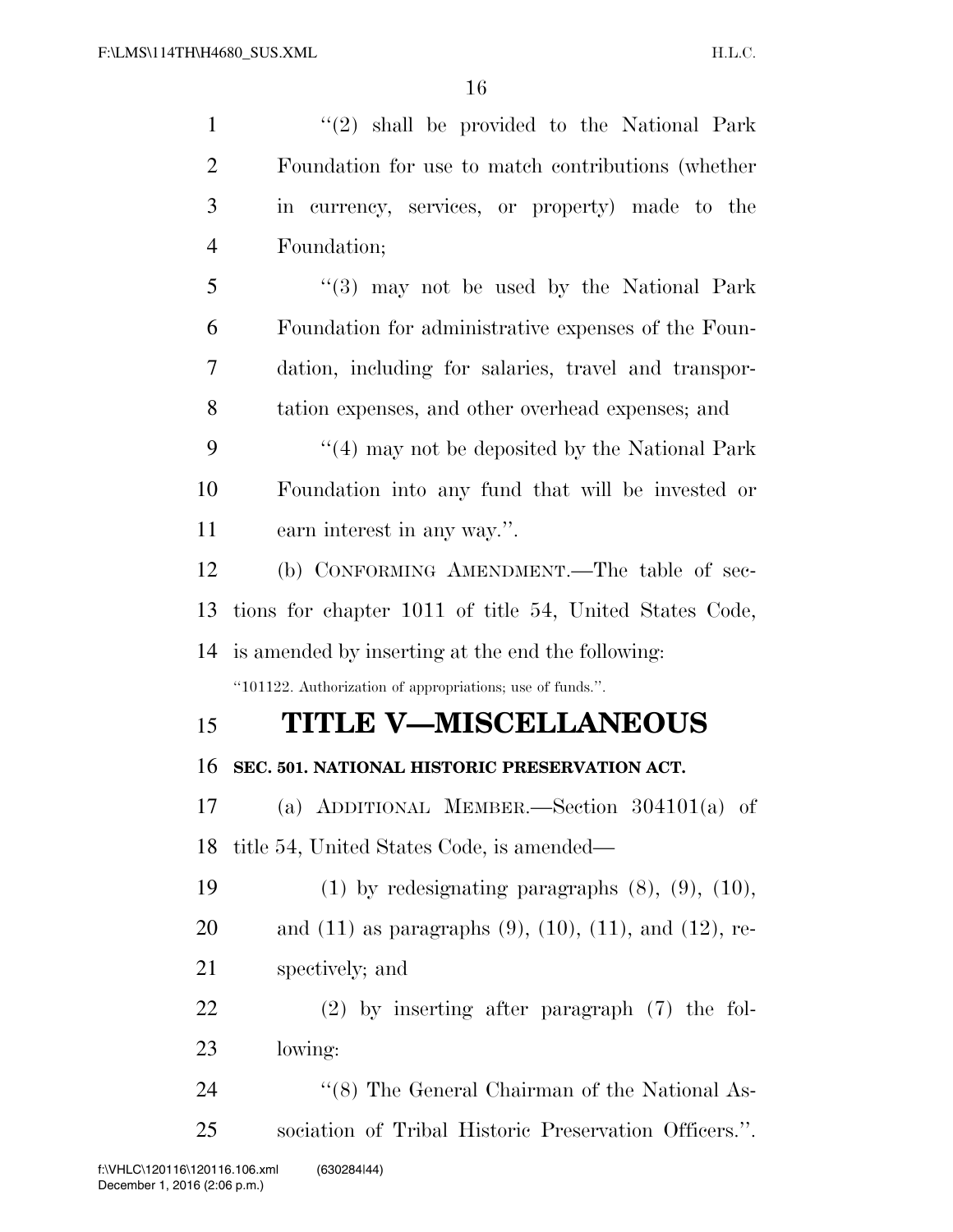| $\mathbf 1$    | (b) FULL-TIME CHAIRMAN.—Section 304101 of title             |
|----------------|-------------------------------------------------------------|
| 2              | 54, United States Code, is further amended—                 |
| 3              | $(1)$ by redesignating subsections (e) and (f) as           |
| $\overline{4}$ | subsections (f) and (g), respectively; and                  |
| 5              | $(2)$ by inserting after subsection $(d)$ the fol-          |
| 6              | lowing:                                                     |
| 7              | "(e) CHAIRMAN.—(1) After January 20, 2017, the              |
| 8              | Chairman shall—                                             |
| 9              | "(A) be appointed by the President, by and                  |
| 10             | with the advice and consent of the Senate;                  |
| 11             | "(B) serve at the will of the President;                    |
| 12             | $\lq\lq$ (C) serve full time; and                           |
| 13             | "(D) be compensated at the rate provided for                |
| 14             | Level V of the Executive Schedule Pay Rates under           |
| 15             | section 5316 of title 5.                                    |
| 16             | "(2) The Chairman shall serve for a term of 4 years         |
| 17             | and may be reappointed once, for a total of not more than   |
|                | 18 8 years of service as Chairman, except that a Chairman   |
| 19             | whose appointment has expired under this paragraph shall    |
| 20             | serve until his or her successor has been appointed. The    |
| 21             | term of a Chairman shall start (regardless of actual ap-    |
| 22             | pointment date) on January 20 after each general Presi-     |
| 23             | dential election. The first Chairman appointed after the    |
| 24             | date of enactment of this paragraph shall have a first term |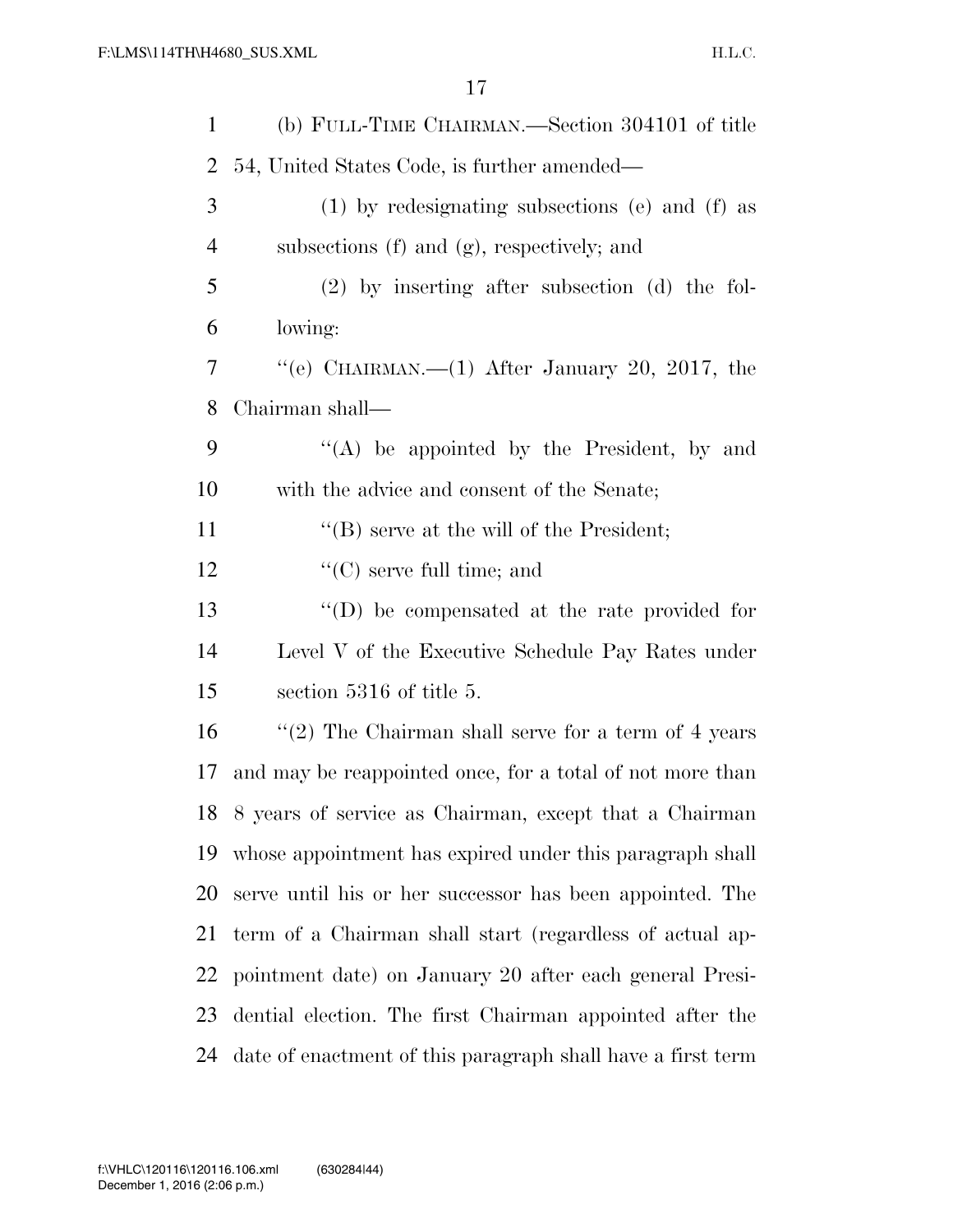commencing on January 20, 2017, and ending on January 19, 2021.

- ''(3) The Chairmen before the first appointment of a Chairman in accordance with paragraph (1) of this sub- section shall receive \$100 per diem when engaged in the performance of the duties of the Council, and shall receive reimbursement for necessary traveling and subsistence ex- penses incurred by them in the performance of the duties of the Council.''; and
- (3) in subsection (f) (as so redesignated), by striking ''may act in place'' and inserting ''shall per-form the functions''.
- (c) CONFORMING CHANGES.—
- (1) Section 304101 of title 54, United States Code, is further amended—
- 16 (A) in subsection (b), by striking  $\degree$ , (7), 17 and  $(8)$ " and inserting "and  $(7)$  through  $(9)$ "; 18 (B) in subsection  $(e)$ — (i) by striking ''under paragraphs (1) 20 and (9) to (11)" and inserting "under 21 paragraphs  $(10)$  through  $(12)$ "; and 22 (ii) by striking "An appointed member 23 may not serve more than 2 terms." and in-serting ''An appointed member, other than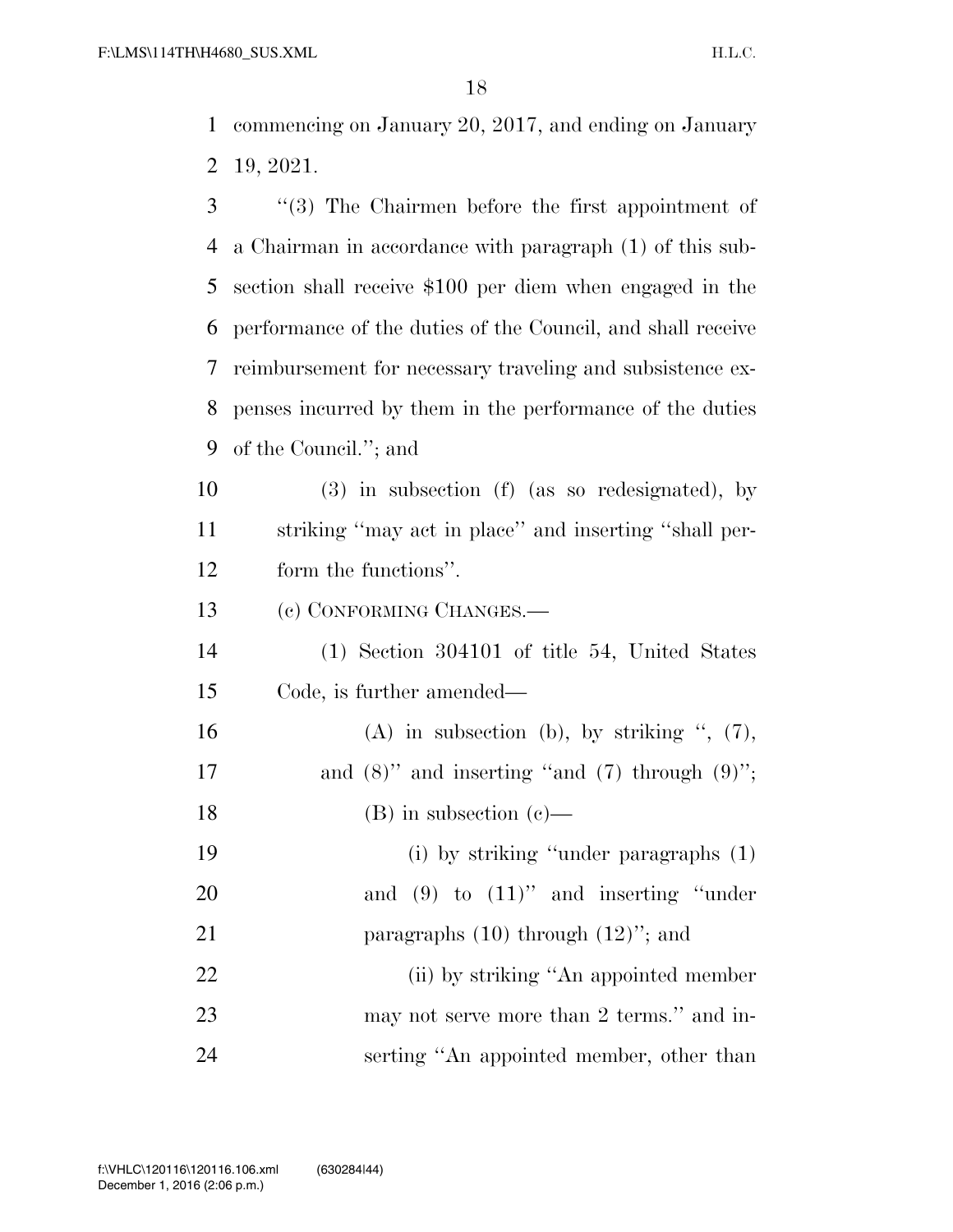| $\mathbf{1}$   | the Chairman of the Council, may not                       |
|----------------|------------------------------------------------------------|
| $\overline{2}$ | serve more than 2 terms.";                                 |
| 3              | (C) in subsection (f) (as so redesignated),                |
| $\overline{4}$ | by striking "paragraph $(5)$ , $(6)$ , $(9)$ , or $(10)$ " |
| 5              | and inserting "paragraph $(5)$ , $(6)$ , $(10)$ , or       |
| 6              | $(11)$ "; and                                              |
| 7              | $(D)$ in subsection $(g)$ (as so redesignated),            |
| 8              | by striking "Twelve members" and inserting                 |
| 9              | "Thirteen members".                                        |
| 10             | $(2)$ Section 304104 of title 54, United States            |
| 11             | Code, is amended by inserting after the first sen-         |
| 12             | tence the following: "The Chairman of the Council          |
| 13             | shall be compensated as provided in subsection (e)         |
| 14             | of section $304101$ .".                                    |
| 15             | $(3)$ Section 304105(a) of title 54, United States         |
| 16             | Code, is amended—                                          |
| 17             | (A) by striking "report directly to the                    |
| 18             | Council" and inserting "report directly to the             |
| 19             | Chairman"; and                                             |
| 20             | (B) by striking "duties as the Council may                 |
| 21             | prescribe" and inserting "duties as the Chair-             |
| 22             | man may prescribe".                                        |
| 23             | $(4)$ Section 5316 of title 5, United States Code,         |
| 24             | is amended by adding at the end the following new          |
| 25             | item:                                                      |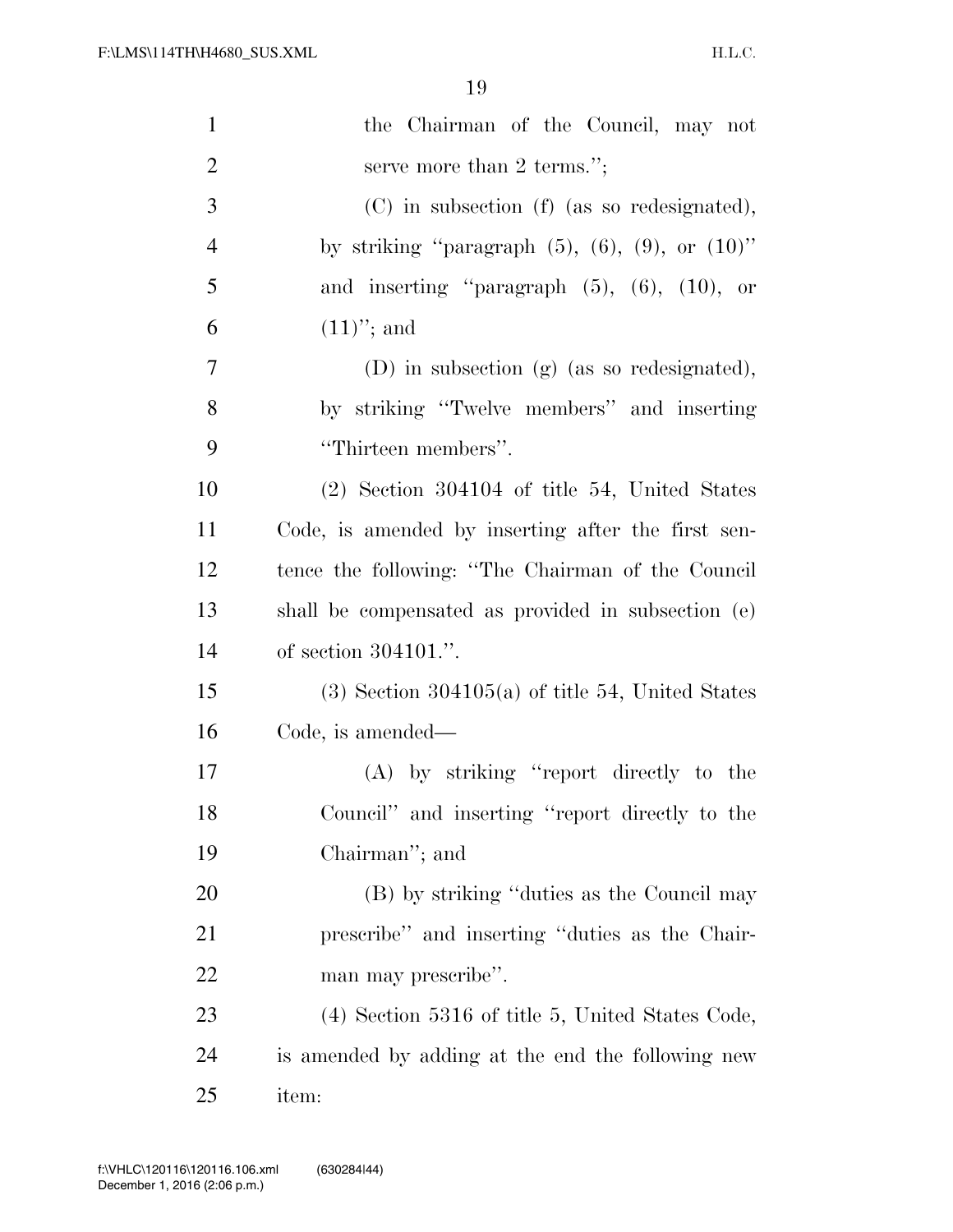''Chairman of the Advisory Council on Historic Preservation.''.

 (d) CLARIFICATION.—Subsection (b) and subsection (d) of section 311103 of title 54, United States Code, are amended by striking ''Council'' each place it appears and inserting ''Chairman of the Council''.

#### **SEC. 502. AWARD OF CONCESSION CONTRACTS.**

 Section 101913(9) of title 54, United States Code, is amended to read as follows:

10 "(9) NEW OR ADDITIONAL SERVICES.—The Secretary may propose to amend the applicable terms of an existing concessions contract to provide new and additional services where the Secretary de- termines the services are necessary and appropriate for public use and enjoyment of the unit of the Na- tional Park System in which they are located and are consistent to the highest practicable degree with the preservation and conservation of the resources and values of the unit. Such new and additional services shall not represent a material change to the required and authorized services as set forth in the applicable prospectus or contract.''.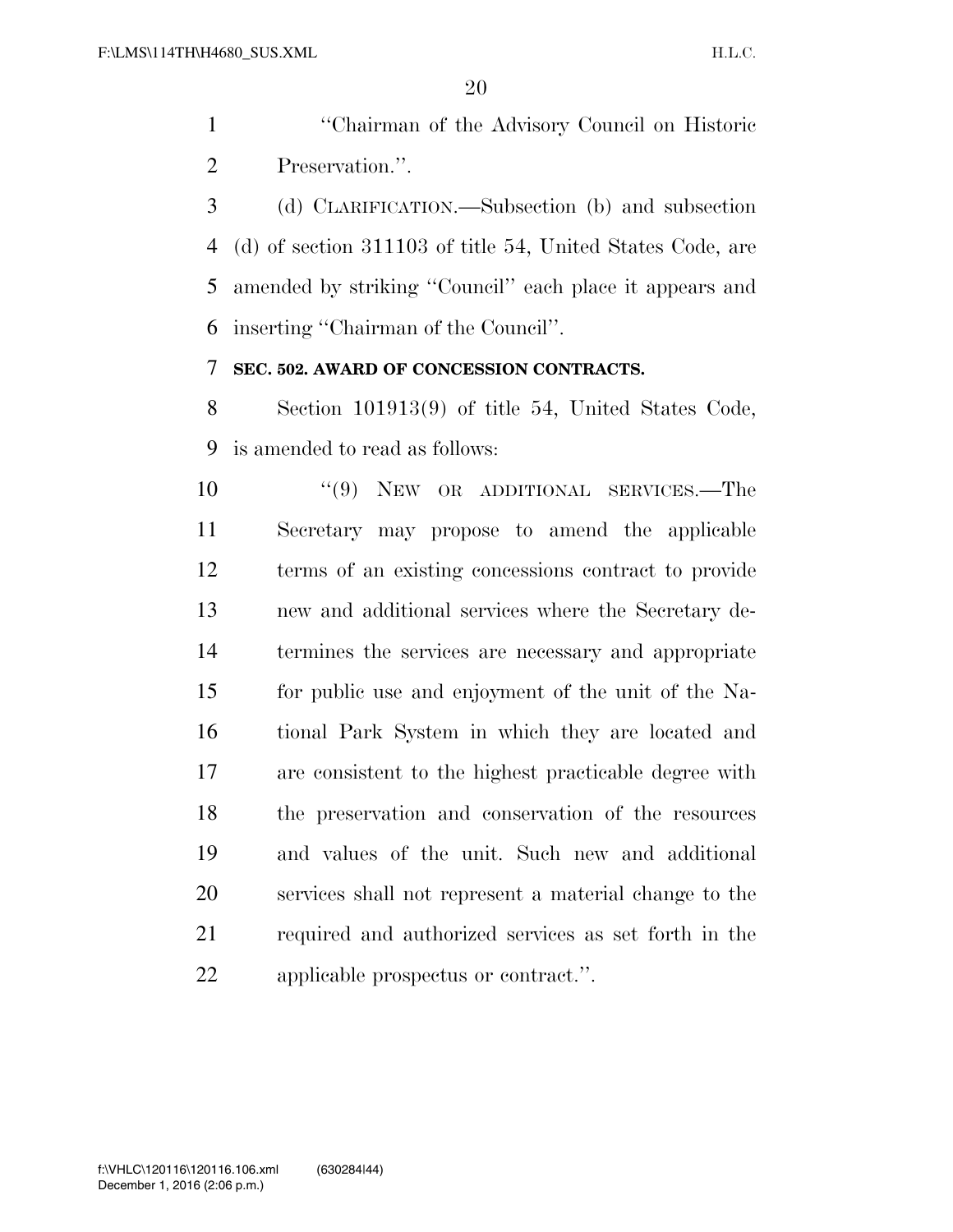# **TITLE VI—TECHNICAL CORREC- TIONS TO NATIONAL PARK AND PROGRAM LAWS**

 **SEC. 601. TECHNICAL CORRECTIONS TO NATIONAL PARK AND PROGRAM LAWS.** 

 (a) APOSTLE ISLANDS NATIONAL LAKESHORE.— Section 3030 of title XXX of the Carl Levin and Howard P. ''Buck'' McKeon National Defense Authorization Act for Fiscal Year 2015 (Public Law 113–291; 128 Stat. 3766) is amended in the section heading by striking ''**NA- TIONAL SEASHORE.**'' and inserting ''**NATIONAL LAKE-SHORE.**''.

 (b) BALTIMORE NATIONAL HERITAGE AREA.—Title VIII of the Omnibus Public Land Management Act of 2009 (Public Law 111–11, 16 U.S.C. 461 note) is amend-ed—

17 (1) in sections  $8005(b)(3)$  and  $8005(b)(4)$  by striking ''Baltimore Heritage Area Association'' and inserting ''Baltimore City Heritage Area Associa-tion''; and

 (2) in section 8005(i) by striking ''EFFECTIVE-NESS'' and inserting ''FINANCIAL ASSISTANCE''.

 (c) CUMBERLAND ISLAND NATIONAL SEASHORE.— Section 6(b) of the Act entitled ''An Act to establish the Cumberland Island National Seashore in the State of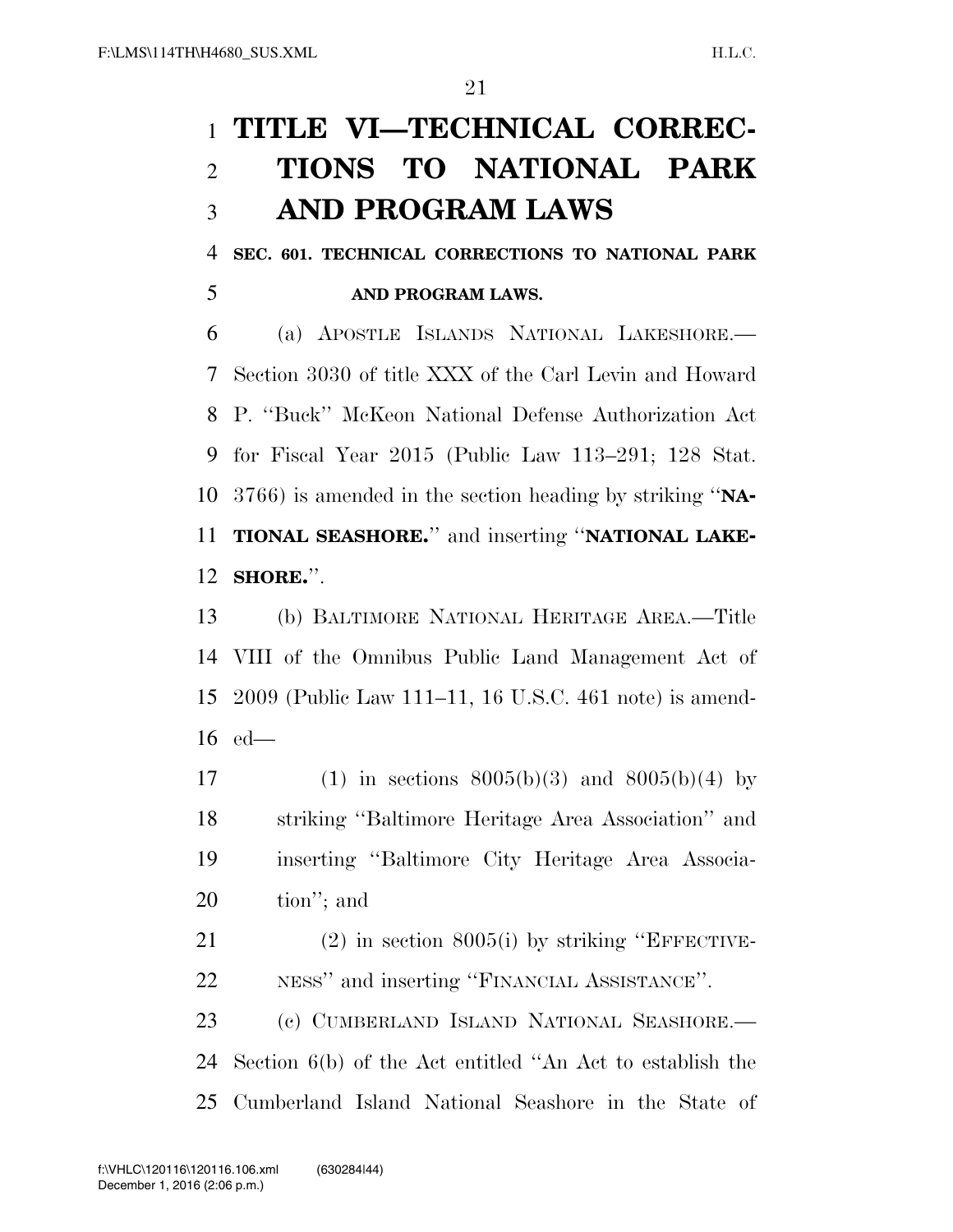Georgia, and for other purposes'' (Public Law 92–536; 16 U.S.C. 459i-5) is amended by striking ''physiographic con- ditions not prevailing'' and inserting ''physiographic con-ditions now prevailing''.

 (d) HARRIET TUBMAN NATIONAL HISTORICAL PARK, 6 NEW YORK.—Section  $3036(d)(4)(B)$  of title XXX of the Carl Levin and Howard P. ''Buck'' McKeon National De- fense Authorization Act for Fiscal Year 2015 (Public Law 113–291; 128 Stat. 3780) is amended by striking ''section  $2(b)(1)$ " and inserting "section 3035".

 (e) HARRIET TUBMAN UNDERGROUND RAILROAD NATIONAL HISTORICAL PARK, MARYLAND.—Section 3035(d)(4)(B) of title XXX of the Carl Levin and Howard P. ''Buck'' McKeon National Defense Authorization Act for Fiscal Year 2015 (Public Law 113–291; 128 Stat. 16 3778) is amended by striking "section  $3(b)(1)(A)$ " and inserting ''section 3036''.

 (f) HISTORIC PRESERVATION STANDARDS AND GUIDELINES.—Section 306131(a)(3) of title 54, United States Code, is amended by striking ''Office of Manage- ment and Budget'' and inserting ''Office of Personnel Management''.

 (g) LAVA BEDS NATIONAL MONUMENT.—The first section of the Act of October 13, 1972 (Public Law 92– 493; 86 Stat. 811) is amended in the first sentence—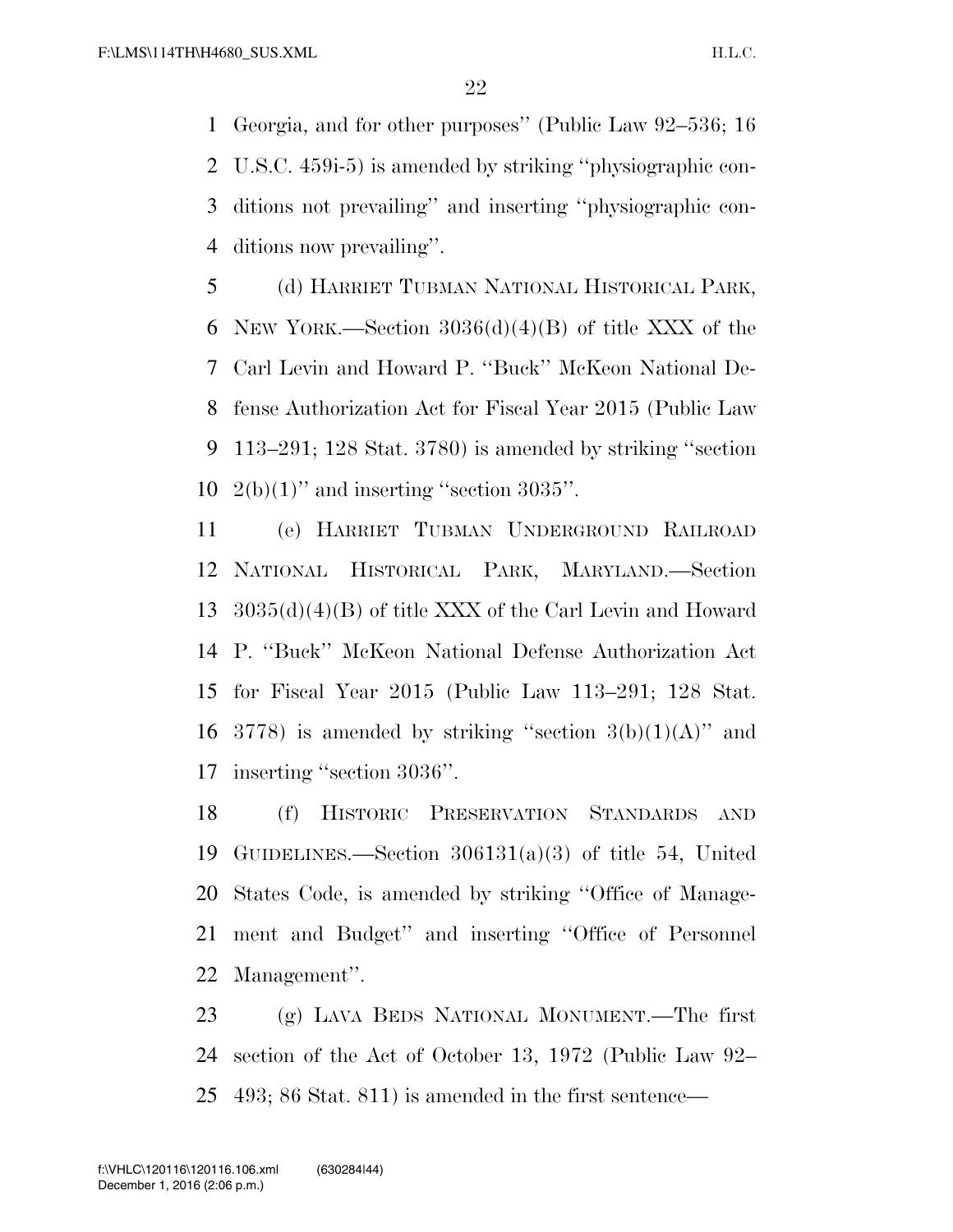(1) by striking ''That, in'' and inserting ''Sec-2 tion 1. In"; and

 (2) by striking ''ten thousand acres'' and all that follows through the remainder of the sentence and inserting ''10,431 acres, as depicted within the proposed wilderness boundary on the map entitled 'Lava Beds National Monument, Proposed Wilder- ness Boundary Adjustment', numbered 147/80,015, and dated September 2005, and those lands within the area generally known as the Schonchin Lava Flow comprising about 18,029 acres, as depicted within the proposed wilderness boundary on the map, are designated as wilderness.''.

 (h) MUSCLE SHOALS NATIONAL HERITAGE AREA.— Section 8009(j) of title VIII of the Omnibus Public Land Management Act of 2009 (Public Law 111–11, 16 U.S.C. 461 note) is amended by striking ''EFFECTIVENESS'' and inserting ''FINANCIAL ASSISTANCE''.

 (i) PATERSON GREAT FALLS NATIONAL HISTORICAL PARK.—Section 3037(a)(1)(c) of title XXX of the Carl Levin and Howard P. ''Buck'' McKeon National Defense Authorization Act for Fiscal Year 2015 (Public Law 113– 291; 128 Stat. 3780) is amended by striking ''numbered T03/120,155, and dated April 2014'' and insert ''num-bered T03/120,155A, and dated August 2015''.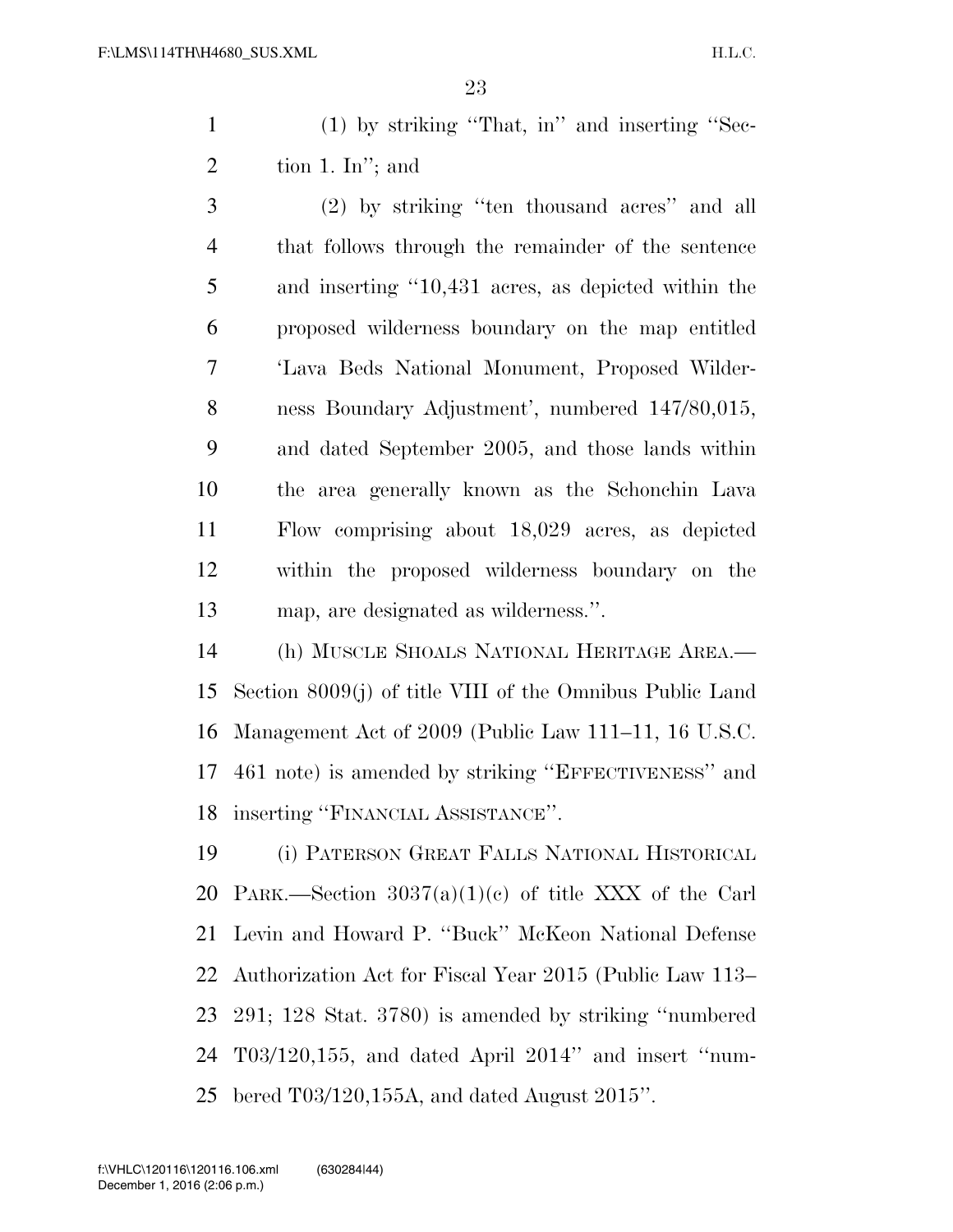(j) SNAKE RIVER HEADWATERS.—Section 5002(c)(1) of the Omnibus Public Land Management Act of 2009 (Public Law 111–11, 123 Stat. 1148, 1149) is 4 amended by striking "paragraph  $(205)$  of section  $3(a)$ " each place it appears and inserting ''paragraph (206) of 6 section  $3(a)$ ".

 (k) TAUNTON RIVER.—Section 5003(b) of the Omni- bus Public Land Management Act of 2009 (Public Law 111–11, 123 Stat. 1152, 1153) is amended by striking 10 "section  $3(a)(206)$ " each place it appears and inserting ''section 3(a)(207)''.

12 (l) WORLD WAR I CENTENNIAL COMMISSION ACT.— Section 4(e)(3)(c) of the World War I Centennial Commis- sion Act (Public Law 112–272; 126 Stat. 2449) is amend- ed by striking ''National Parks Service.'' and inserting ''National Park Service.''.

## **TITLE VII—VISITOR EXPERI-**

## **ENCE IMPROVEMENTS AU-THORITY**

**SEC. 701. VISITOR EXPERIENCE IMPROVEMENTS AUTHOR-**

**ITY.** 

 Chapter 1019 of title 54, United States Code, is amended by inserting at the end the following: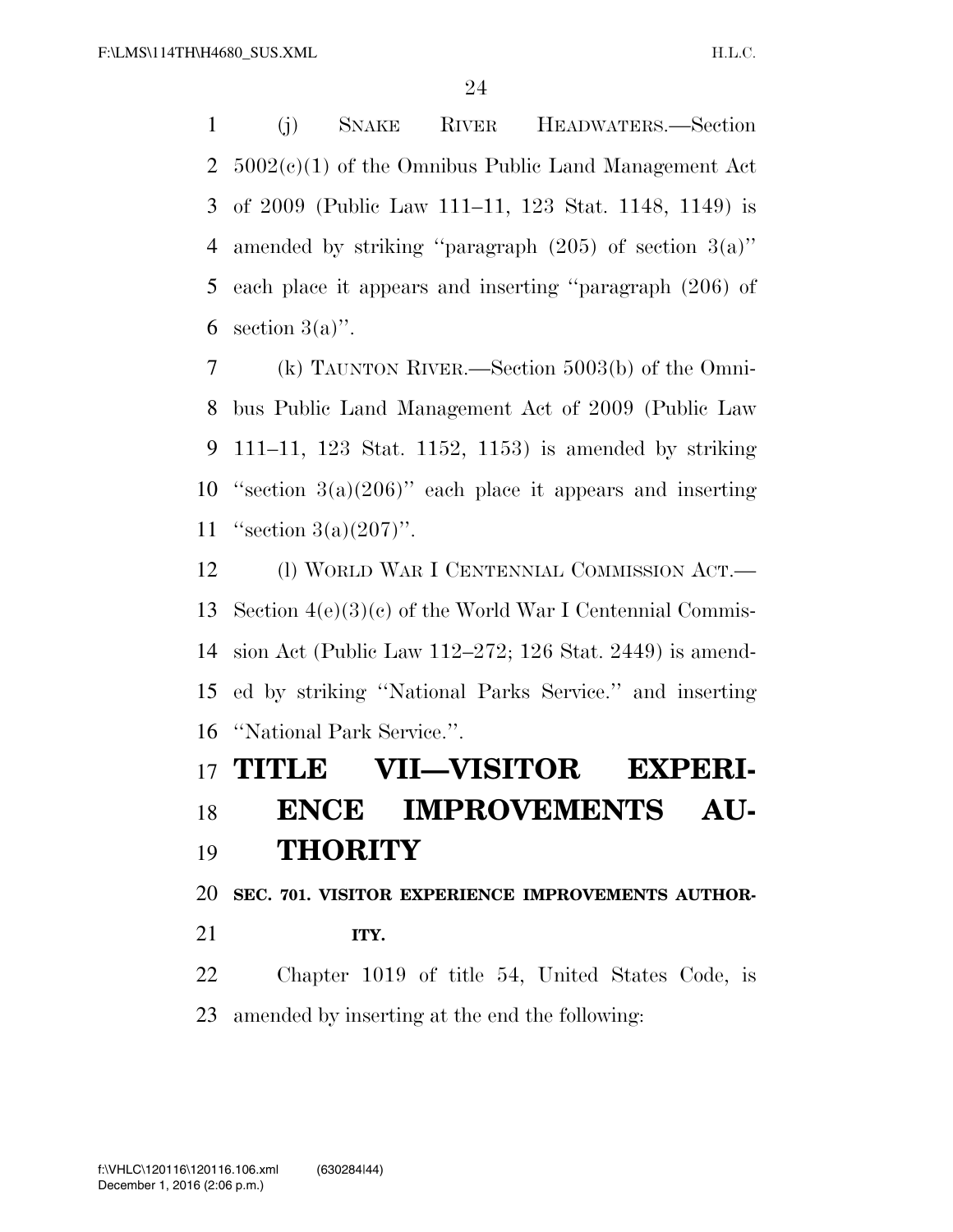## ''SUBCHAPTER III—COMMERCIAL SERVICES AUTHORIZATION

''101931. Contract authority.

''101932. Award of commercial services contracts.

''101933. Term of commercial services contracts.

''101934. Capital improvements.

''101935. Financial management.

''101936. Regulations.

''101937. Savings provision.

''101938. Sunset.

#### **''§ 101931. Contract authority**

 ''(a) GENERAL AUTHORITY.—Notwithstanding sub- chapter II, the Secretary may award and administer com- mercial services contracts (and related professional serv- ices contracts) for the operation and expansion of commer- cial visitor facilities and visitor services programs in Sys- tem units. The commercial services contracts that may be awarded shall be limited to those that are necessary and appropriate for public use and enjoyment of the unit of the System in which they are located, and, that are con- sistent with the preservation and conservation of the re-sources and values of the unit.

 ''(b) ADDITIONAL AUTHORITY.—Contracts may be awarded under subsection (a) without regard to Federal laws and regulations governing procurement by Federal agencies, with the exception of laws and regulations re- lated to Federal government contracts governing working conditions and wage rates, including the Alaska National Interest Lands Conservation Act (16 U.S.C. 3101 et seq.),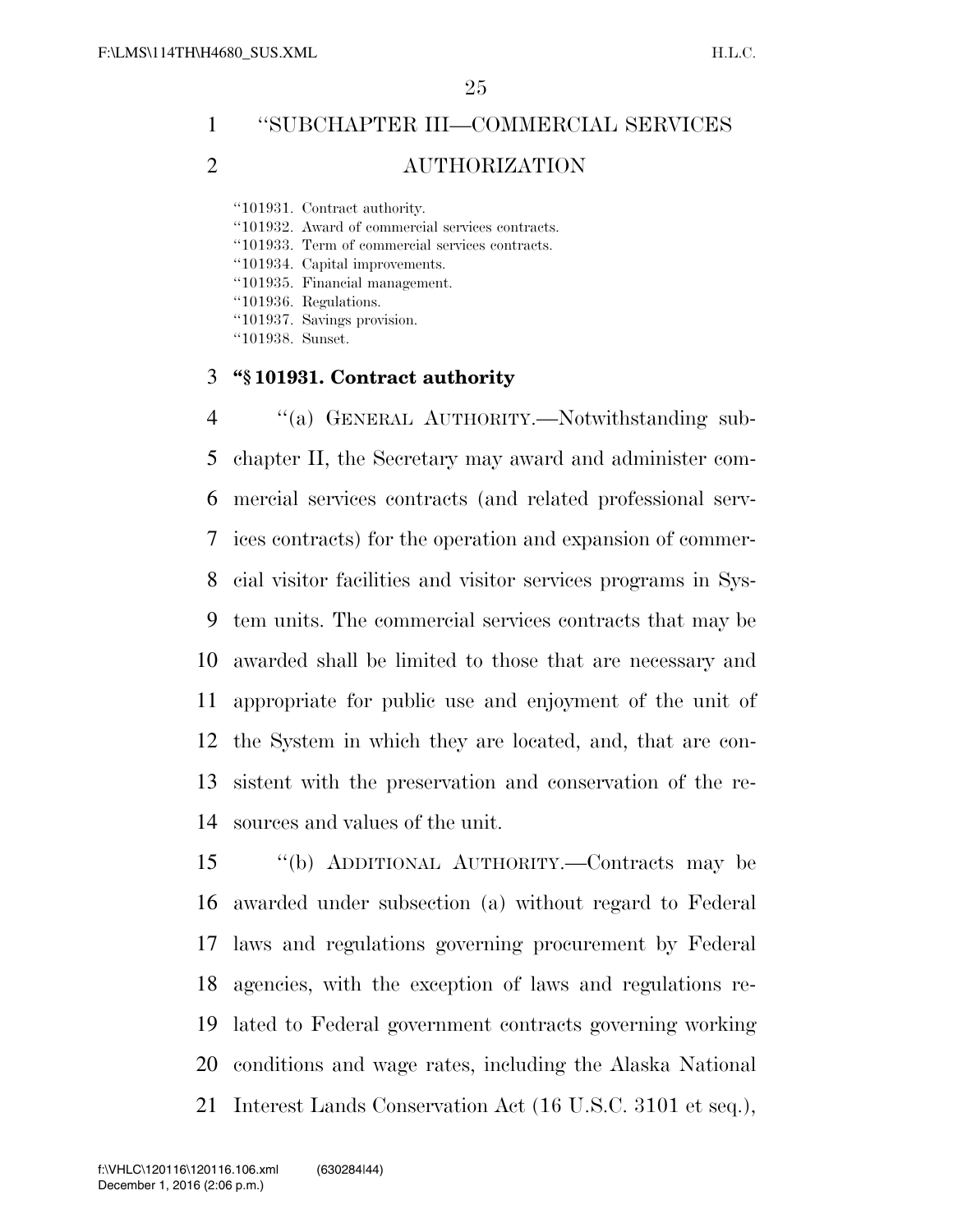sections 3141–3144, 3146, and 3147 of title 40, United States Code (commonly known as the 'Davis-Bacon Act'), and any civil rights provisions otherwise applicable there-to.

 ''(c) USE OF COMMERCIAL SERVICES CONTRACTS.— ''(1) IN GENERAL.—The Secretary may issue a commercial services contract under this subchapter when the Secretary determines that the contract meets the objectives of expanding, modernizing, and improving the condition of commercial visitor facili-ties and the services provided to visitors.

12 "(2) EXCEPTIONS.—No contracts may be awarded under this subchapter—

14  $\langle (A)$  for the provision of outfitter and guide services described in section 101913(8); or

 $\langle G \rangle$  to authorize the provision of facilities or services for which the Secretary has granted to an existing concessioner a preferential right of renewal as defined in sections 101911 and 101913.

**''§ 101932. Award of commercial services contracts** 

23 "(a) COMPETITIVE SELECTION PROCESS.—Except as provided in subsection (c), commercial services contracts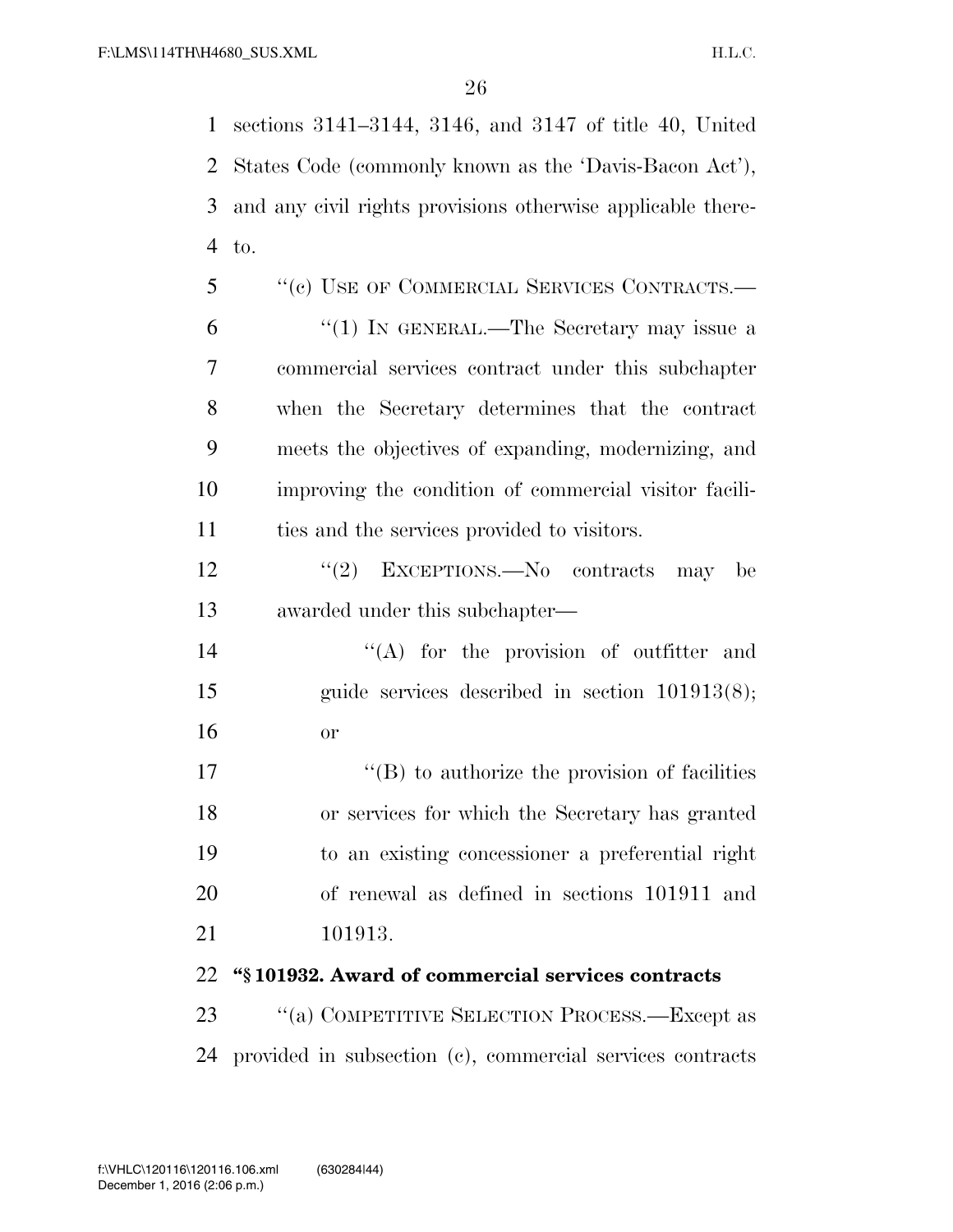shall be awarded by the Secretary through a competitive selection process.

 ''(b) SOLICITATION OF PROPOSALS.—Before award- ing a new commercial services contract, the Secretary shall publicly solicit proposals for the contract, except as pro- vided in subsection (c). In connection with such solicita- tion, the Secretary shall prepare a request for proposals and shall publish notice of its availability.

#### **''§ 101933. Term of commercial services contracts**

 ''A commercial services contract entered into pursu- ant to this title shall be awarded for a term not to exceed 10 years.

### **''§ 101934. Capital improvements**

 ''A person or entity awarded a contract under this subchapter shall receive no leasehold surrender interest, as defined in section 101915, in capital improvements con-structed under the terms of the contract.

#### **''§ 101935. Financial management**

 ''(a) REVOLVING FUND.—There is established a re- volving fund that shall be available to the Secretary with-out fiscal year limitation for—

 $\frac{1}{2}$  (1) expenses necessary for the management, improvement, enhancement, operation, construction, and maintenance of commercial visitor services and facilities, and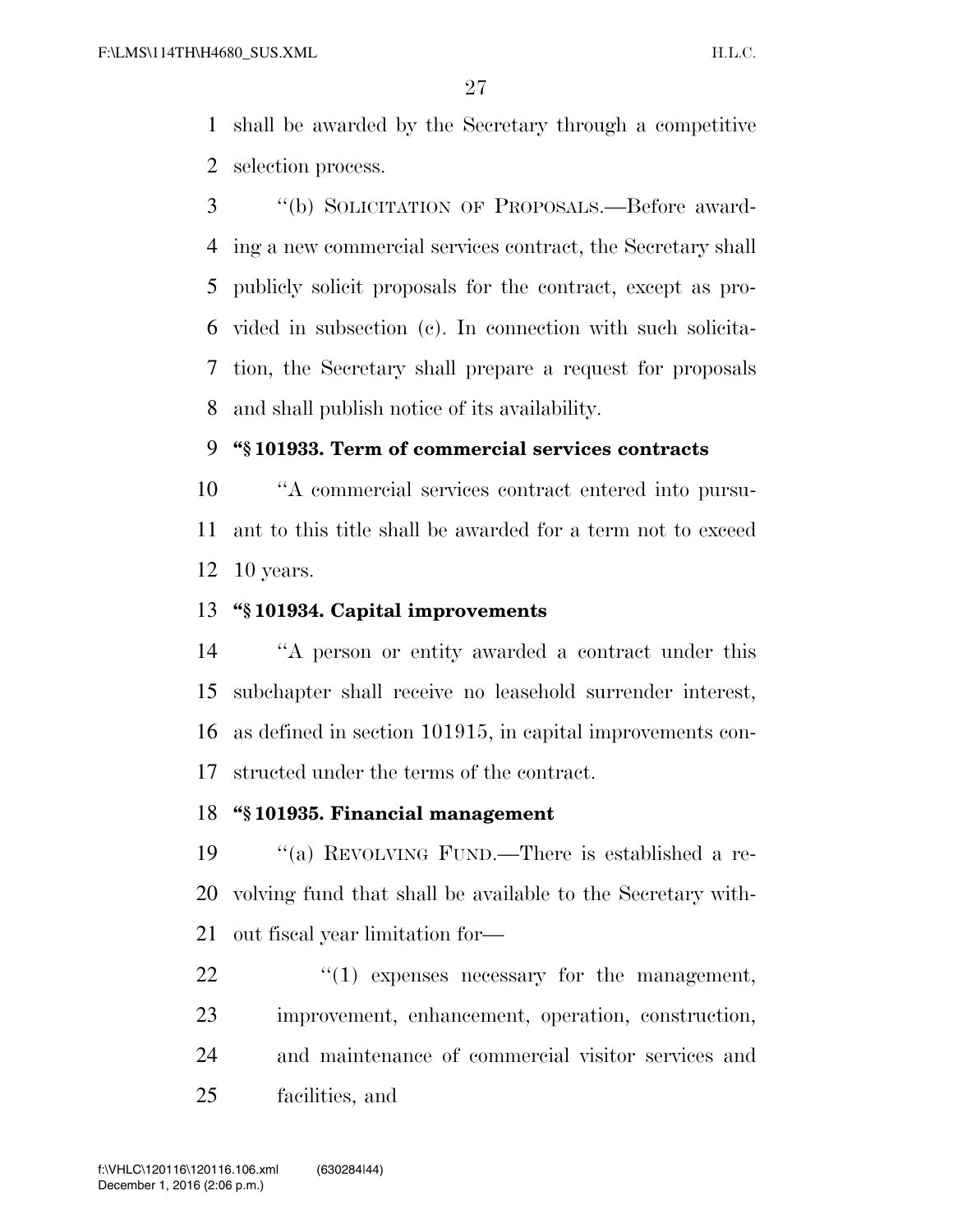| $\mathbf{1}$   | $\lq(2)$ payment of possessory interest and lease-         |
|----------------|------------------------------------------------------------|
| $\overline{2}$ | hold surrender interest.                                   |
| 3              | "(b) COLLECTION OF FUNDS.—                                 |
| 4              | $\lq(1)$ Funds collected by the Secretary pursuant         |
| 5              | to the contracts awarded under this subchapter shall       |
| 6              | be credited to the revolving fund.                         |
| 7              | $\lq(2)$ The Secretary is authorized to transfer to        |
| 8              | the revolving fund, without reimbursement, any ad-         |
| 9              | ditional funds or revenue in connection with the           |
| 10             | functions to be carried out under this subchapter.         |
| 11             | "(c) USE OF FUNDS.—Amounts in the revolving fund           |
| 12             | shall be used by the Secretary in furtherance of the pur-  |
| 13             | poses of this title. No funds from this account may be     |
| 14             | used to decrease the availability of services and programs |
| 15             | to the public.                                             |
|                | 16 "§101936. Regulations                                   |
| 17             | "As soon as practicable after the effective date of this   |
| 18             | subchapter, the Secretary shall promulgate regulations ap- |
| 19             | propriate for its implementation.                          |
| 20             | "§101937. Savings provision                                |
| 21             | "Nothing in this subchapter shall modify the terms         |
| 22             | or conditions of any concessions contracts awarded under   |
| 23             | subchapter II or the ability of the National Park Service  |
|                |                                                            |

 to enter into concessions contracts under the National Park Service Concessions Management Improvement Act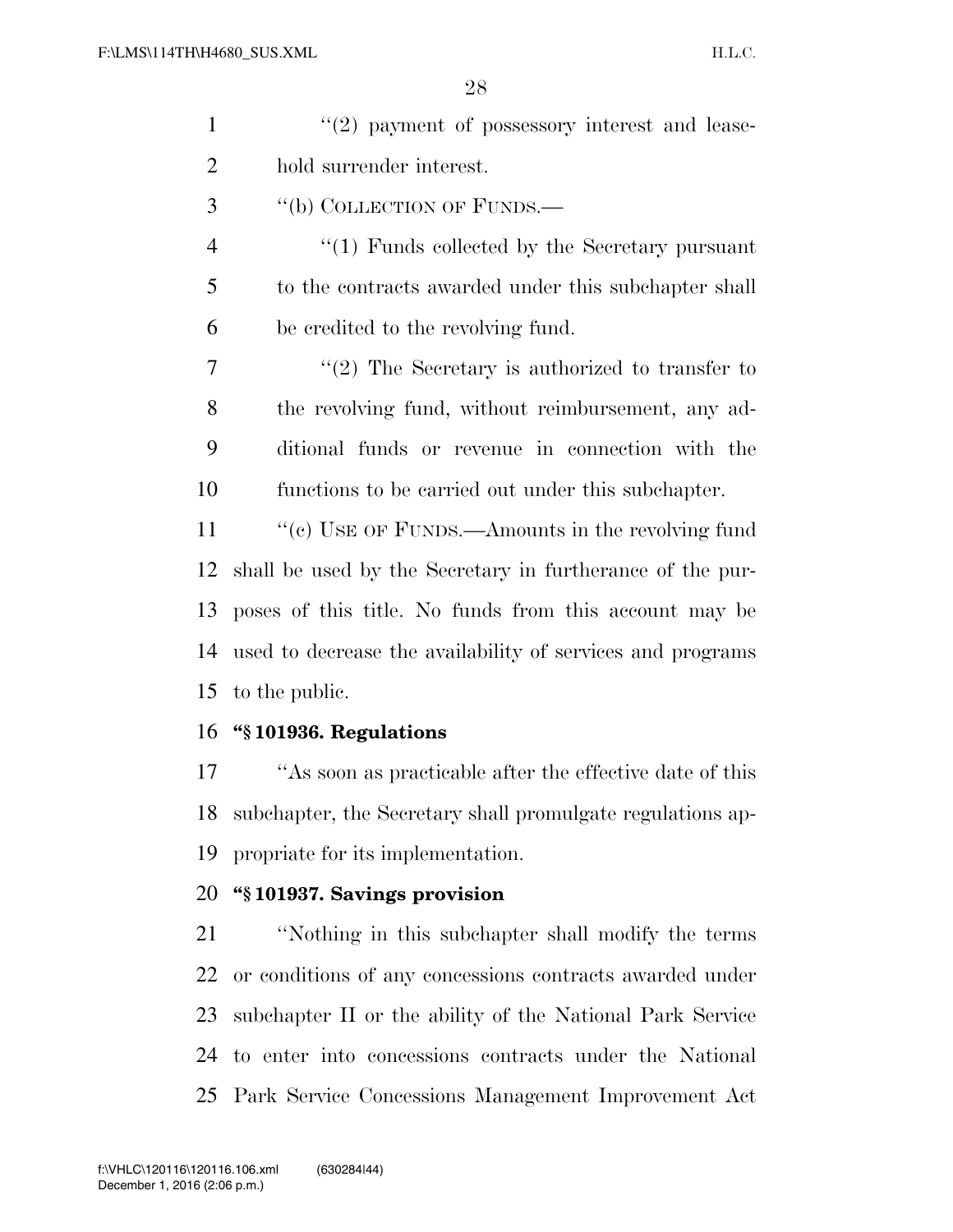of 1998 (title IV of Public Law 105–391) including the

use of leaseholder surrender interest.

## **''§ 101938. Sunset**

 ''The authority given to the Secretary under this sub- chapter shall expire 7 years after the date of the enact-ment of this subchapter.''.

# **TITLE VIII—NATIONAL HISTORIC PRESERVATION AMEND-MENTS ACT**

## **SEC. 801. SHORT TITLE.**

 This title may be cited as the ''National Historic Preservation Amendments Act''.

**SEC. 802. REAUTHORIZATION OF THE HISTORIC PRESERVA-**

## **TION FUND.**

 (a) IN GENERAL.—Section 303102 of title 54, United States Code, is amended by striking ''2015'' and inserting ''2023''.

 (b) FEDERAL NOMINATIONS.—Section 302104 of such title is amended—

(1) in subsections (a) and (b), by striking ''sub-

section (c)'' and inserting ''subsection (d)'';

 (2) by inserting after subsection (b), the fol-lowing new subsection:

 ''(c) NOMINATION BY FEDERAL AGENCY.—Subject to the requirements of section 302107 of this title, the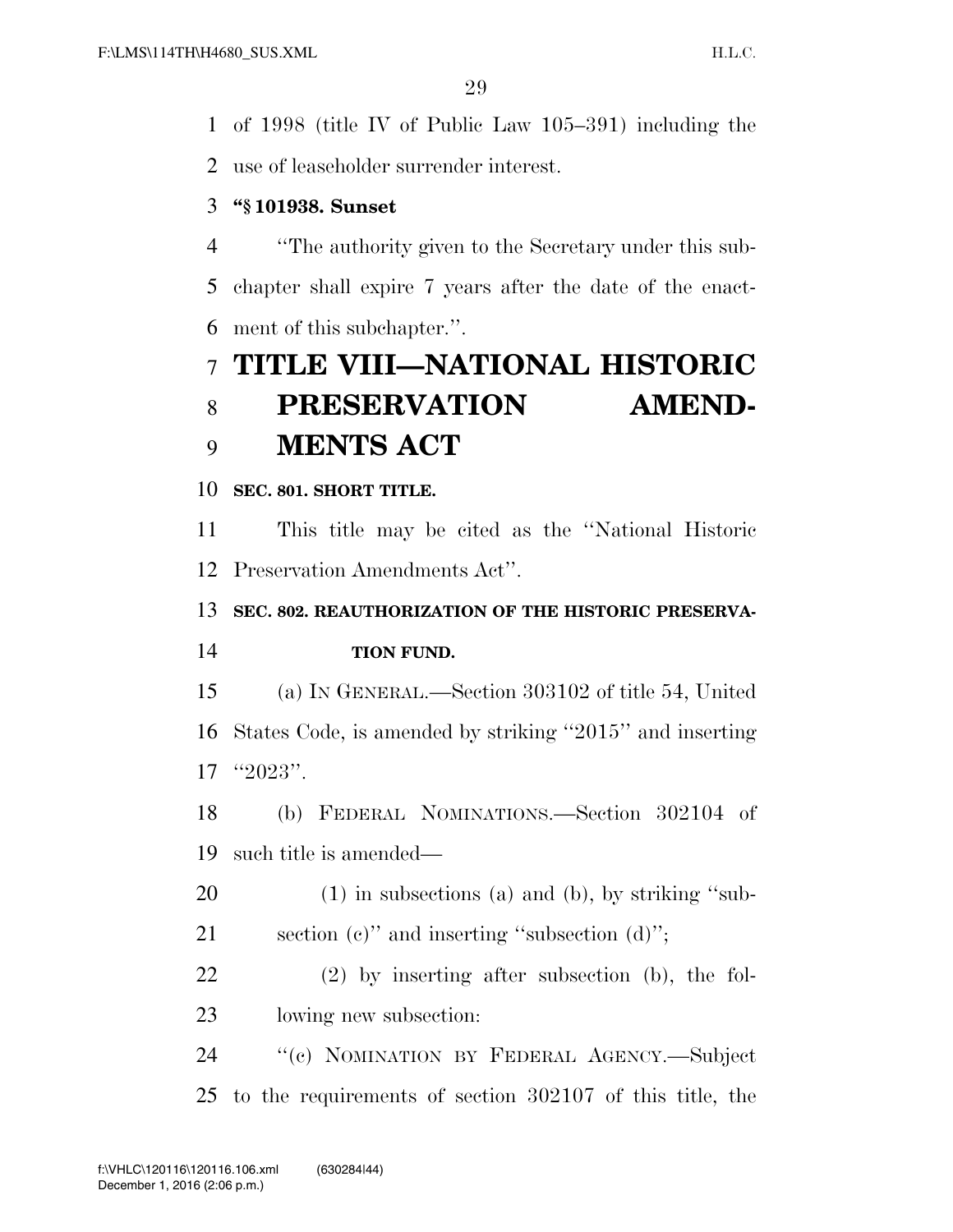regulations promulgated under section 302103 of this title, and appeal under subsection (d) of this section, the Secretary may accept a nomination directly by a Federal agency for inclusion of property on the National Register only if—

 "(1) completed nominations are sent to the State Historic Preservation Officer for review and comment regarding the adequacy of the nomination, the significance of the property and its eligibility for the National Register;

 $\frac{1}{2}$  within 45 days of receiving the completed nomination, the State Historic Preservation Officer has made a recommendation regarding the nomina- tion to the Federal Preservation Officer, except that failure to meet this deadline shall constitute a rec-ommendation to not support the nomination;

 ''(3) the chief elected officials of the county (or equivalent governmental unit) and municipal polit- ical jurisdiction in which the property is located are notified and given 45 days in which to comment;

21 ''(4) the Federal Preservation Officer forwards it to the Keeper of the National Register of Historic Places after determining that all procedural require- ments have been met, including those in paragraphs (1) through (3) above; the nomination is adequately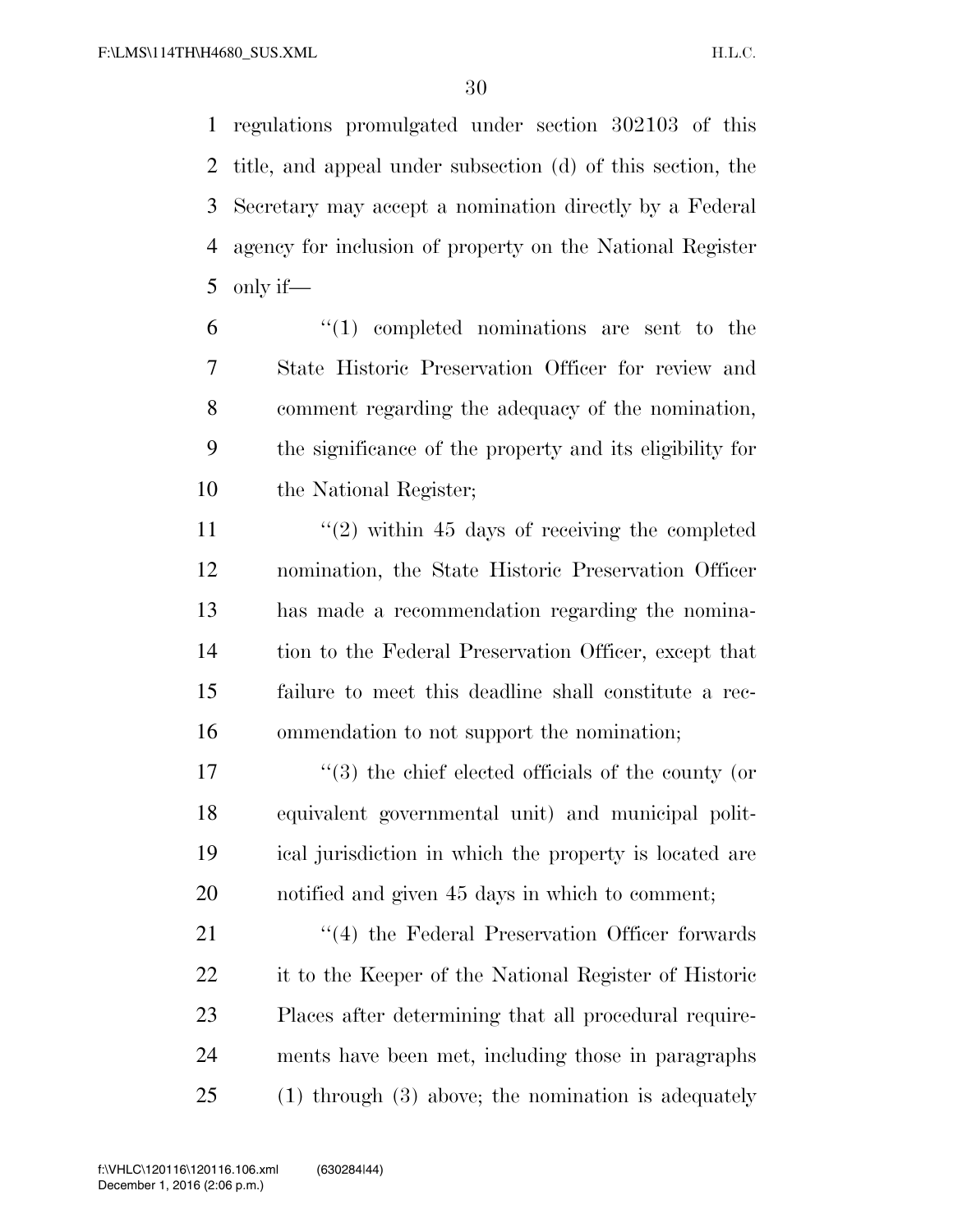documented; the nomination is technically and pro- fessionally correct and sufficient; and may include an opinion as to whether the property meets the Na-tional Register criteria for evaluation;

 ''(5) notice is provided in the Federal Register that the nominated property is being considered for listing on the National Register that includes any comments and the recommendation of the State His- toric Preservation Officer and a declaration whether the State Historic Preservation Officer has re- sponded within the 45 day-period of review provided in paragraph (2); and

 ''(6) the Secretary addresses in the Federal Register any comments from the State Historic Preservation Officer that do not support the nomi- nation of the property on the National Register be- fore the property is included in the National Reg-ister.''; and

 (3) by redesignating subsection (c) as sub-section (d).

21 (c) TECHNICAL AMENDMENTS.—

 (1) Section 303102 of such title is amended by striking ''**CONTENTS**'' in the heading thereof and inserting ''**FUNDING**''.